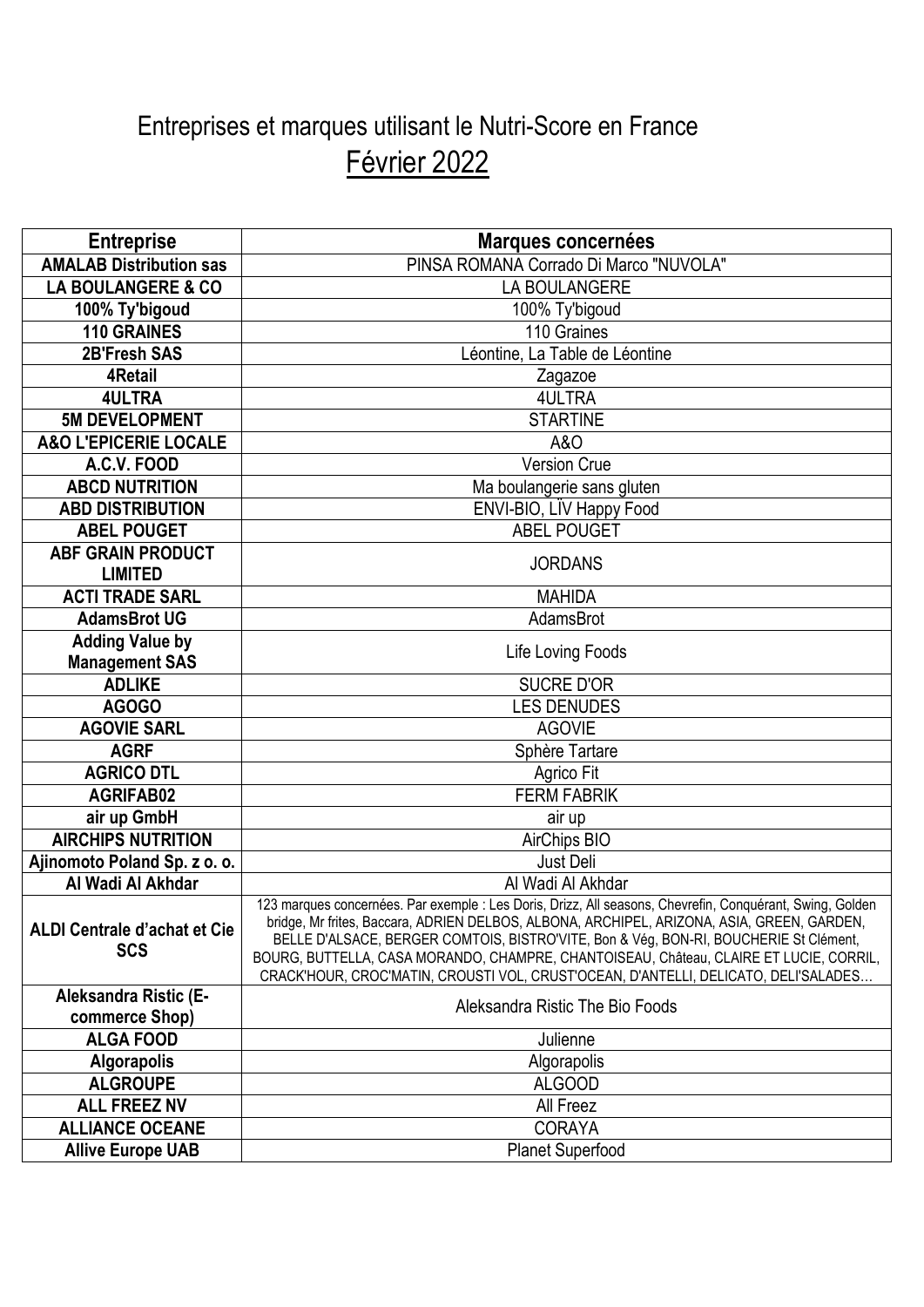| <b>Allmedica Arzneimittel</b>      | Sheko                                             |
|------------------------------------|---------------------------------------------------|
| <b>GmbH</b>                        |                                                   |
| Alma & Valor, Lda.                 | Iswari, Shine                                     |
| <b>ALPES BISCUITS</b>              | <b>Biosoleil</b>                                  |
| alpha nutrition sprl               | wafit                                             |
| <b>ALPM</b>                        | Les Eleveurs de Bretagne - Lapin                  |
| <b>Alsace Lait</b>                 | Alsace Lait - Les Exquis                          |
| <b>ALTERFOOD - DRINKYZ</b>         | <b>Marcel Bio</b>                                 |
|                                    | Hugo Le Maraîcher                                 |
| <b>ALTHO SAS</b>                   | <b>BRET'S</b>                                     |
| <b>ALTIPLANS SARL</b>              | Quinola Mothergrain - Quinola                     |
| <b>AMALAB Sas</b>                  | <b>AMALA</b>                                      |
| Amandera                           | Amandera                                          |
| <b>AMIGAS CORPORATION</b>          | Tchikwan'G                                        |
| Amosa.exe Srl                      | Pùreo                                             |
| <b>Andes Wisdom Europe</b>         | <b>SYNERGICFOOD</b>                               |
| <b>GmbH</b>                        |                                                   |
| <b>André LAURENT SAS</b>           | Veg'and Bio Probiotics, André LAURENT             |
| <b>ANDROS SNC</b>                  | <b>TEDDI</b>                                      |
| <b>ANYONE FRANCE</b>               | Mr.Min                                            |
| <b>AOSTE SNC</b>                   | <b>JUSTIN BRIDOU</b>                              |
| <b>APERINNOV'</b>                  | <b>Happy Yours</b>                                |
| <b>APIHA SAS Festifruits Saint</b> | Festifruits                                       |
| <b>Pierre</b>                      |                                                   |
| <b>AQUARADE</b>                    | aquarade                                          |
| <b>ARCAL</b>                       | Prince de Bretagne                                |
| <b>ARCHER Pascal</b>               | respect des saveurs                               |
| <b>ARCHIBALD GOURMET</b>           | <b>ARCHIBALD GOURMET</b>                          |
| <b>ARNAL SAS</b>                   | GRANVAL, SEBASTIEN DE KERDOUR, D'ARMOR & D'ARGOAT |
| <b>ARRIVE S.A.S</b>                | <b>MAITRE COQ</b>                                 |
| <b>ASSEMAN DEPREZ</b>              | <b>VIDELYS</b>                                    |
| association des agriculteurs       |                                                   |
| du pays de Lorient                 | <b>BREIZH POSITIVE</b>                            |
| <b>Atlantique Alimentaire</b>      | No name                                           |
| AU BLE D'OR SRL                    | Au Blé D'or                                       |
| Au pied de mon arbre               | Au pied de mon arbre                              |
| AU ROYAUME DES DATTES              | Au Royaume Des Dattes                             |
| <b>AUCHAN FRANCE</b>               | <b>AUCHAN</b>                                     |
| <b>AVBM SAS</b>                    | Life Loving Foods                                 |
| Avêna                              | Avêna                                             |
| <b>AVIFERME</b>                    | Lustucru; KOKOT                                   |
| <b>AZAIS-POLTIO</b>                | <b>LE GOURMAND</b>                                |
| <b>Bahier SAS</b>                  | <b>BAHIER</b>                                     |
| <b>Bakerstreet Services B.V.</b>   | Deli by Shell                                     |
| <b>BAOHANA</b>                     | <b>BAOHANA</b>                                    |
| <b>Bardev SRL</b>                  | Yummix                                            |
| <b>BARILLA FRANCE</b>              | Harrys                                            |
| <b>BASAL NUTRITION</b>             | Opti'Biote                                        |
| Bee consom action                  | Bee consom action                                 |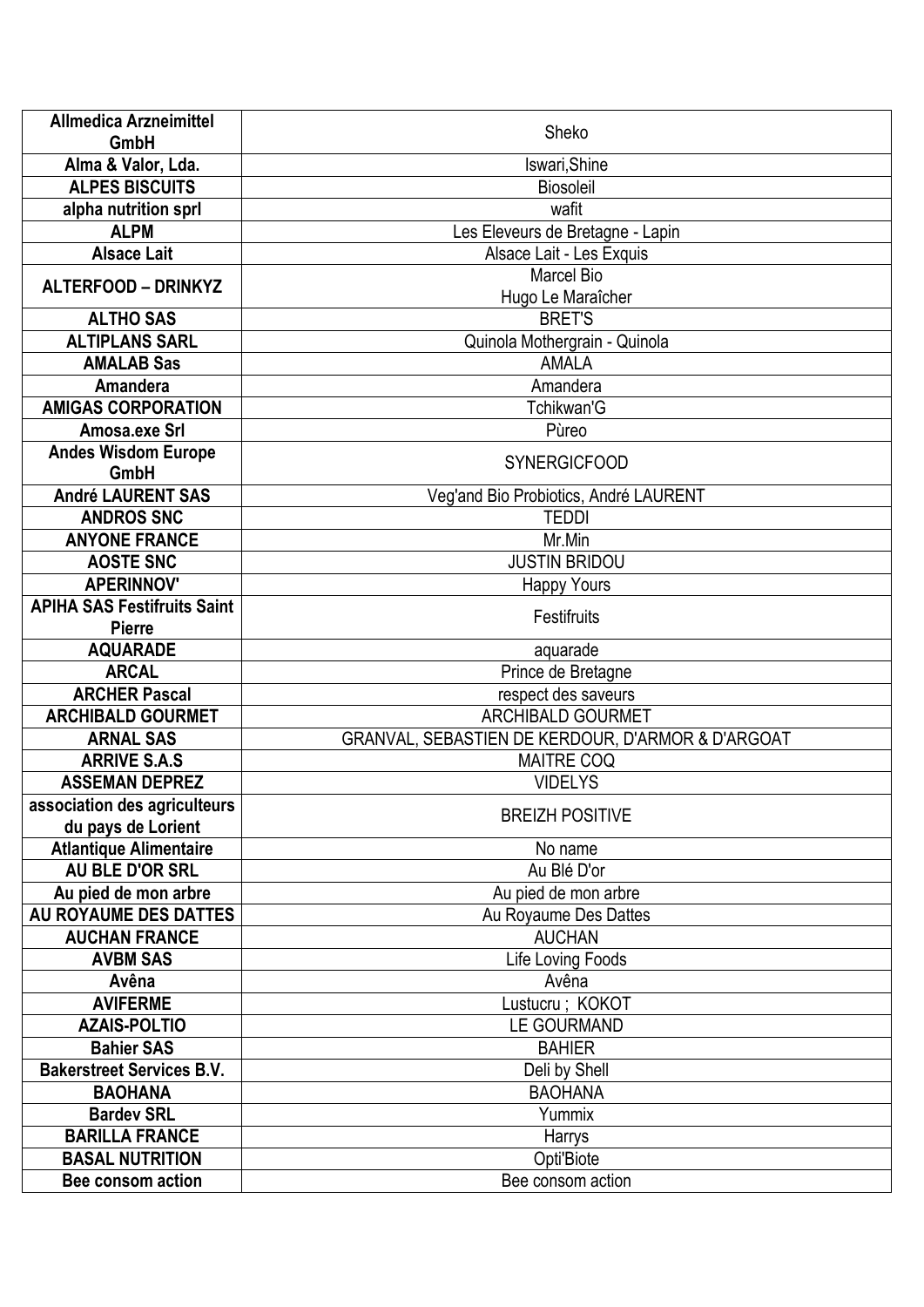| <b>BEENDHI SAS</b>                | <b>BEENDHI</b>                                                 |
|-----------------------------------|----------------------------------------------------------------|
| <b>BELLOT MINOTERIES</b>          | <b>BELLE SELECTION</b>                                         |
| Benebliss6                        | Throne Sûpreme                                                 |
| <b>Berka GmbH</b>                 | Purify                                                         |
| <b>BERNARD ROYAL</b>              | ROYAL BERNARD                                                  |
| <b>DAUPHINE S.A.</b>              |                                                                |
| <b>Bernhard Zabler GmbH &amp;</b> | Paradiso Bio                                                   |
| Co. KG                            |                                                                |
| <b>BEYER S.A.S</b>                | <b>BEYER</b>                                                   |
| <b>Bhars Portugal Lda</b>         | Mani Tapioca, Seven Seas                                       |
| <b>Bio Polis</b>                  | <b>PAIN AU NATUREL</b>                                         |
| Bio'goudene pasta                 | Bio'goudene pasta                                              |
| <b>BIOFOURNIL</b>                 | Biofournil, Angélus                                            |
| <b>Bionoor</b>                    | Bionoor                                                        |
| <b>BIOPOP</b>                     | <b>BIOPOP</b>                                                  |
| <b>Biscuiterie Agenaise</b>       | Biscuiterie d'Agen                                             |
| <b>Biscuiterie OURO</b>           | OURO, Biscuiterie Circulaire                                   |
| <b>BISCUITERIE VITAL SAS</b>      | Maison Vital Ainé                                              |
| <b>Bjorg et compagnie</b>         | <b>Bjorg</b>                                                   |
| <b>Bleuzé Interfood N.V.</b>      | deSIAM                                                         |
| <b>BLM Prod.- und</b>             | Delicato                                                       |
| Vertriebsges. mbH & Co. KG        |                                                                |
| <b>BLOCH SOCIETE</b>              | <b>BLOCH</b>                                                   |
| <b>NOUVELLE</b>                   |                                                                |
| <b>Bloxfoods SL</b>               | <b>Blox</b>                                                    |
| <b>BOEHLI</b>                     | <b>BOEHLI</b>                                                  |
| <b>BOFROST FRANCE</b>             | bofrost                                                        |
| <b>BONDUELLE SA</b>               | Bonduelle, BONDUELLE FOOD SERVICE, CASSEGRAIN, T'es trop fresh |
| <b>BONTOUT SA</b>                 | <b>BONTOUT</b>                                                 |
| <b>BORDE SA</b>                   | <b>BORDE, Les Montagnards</b>                                  |
| <b>BOULANGERIE LE ROUX</b>        | <b>AVELLANN</b>                                                |
| <b>Boulangerie Neuhauser SA</b>   | LE PETIT FRANCAIS / DOLCE DE NATA                              |
| <b>Boulogne Seafood</b>           | <b>BOULOGNE SEAFOOD</b>                                        |
| <b>Brabo-France</b>               | Mr Freeze                                                      |
| <b>Brands Alliance</b>            | Le Bosquet                                                     |
| <b>BRAVE FOODS SA</b>             | SMOWL Superfood Mix, TACK Superfood Snack                      |
| <b>Breizh Pop</b>                 | <b>Breizh Pop</b>                                              |
| <b>BRETAGNE VIANDES</b>           | <b>BRETAGNE VIANDES</b>                                        |
| <b>DISTRIBUTION</b>               |                                                                |
| <b>BRIDOR</b>                     | L'Amibiote                                                     |
| <b>Brioche Pasquier Cerqueux</b>  | <b>Brioche Pasquier</b>                                        |
| <b>BRUT DE COQUES S.A.S</b>       | Brut de coques                                                 |
| <b>Bsissa</b>                     | <b>Bsissa</b>                                                  |
| <b>BTG BOUTHEGOURD SAS</b>        | <b>BTG</b>                                                     |
| <b>Buona Compagnia Gourmet</b>    | Patamore                                                       |
| spa                               |                                                                |
| C.M.D.                            | La conquête des saveurs                                        |
| <b>CACOLAC SAS</b>                | CACOLAC                                                        |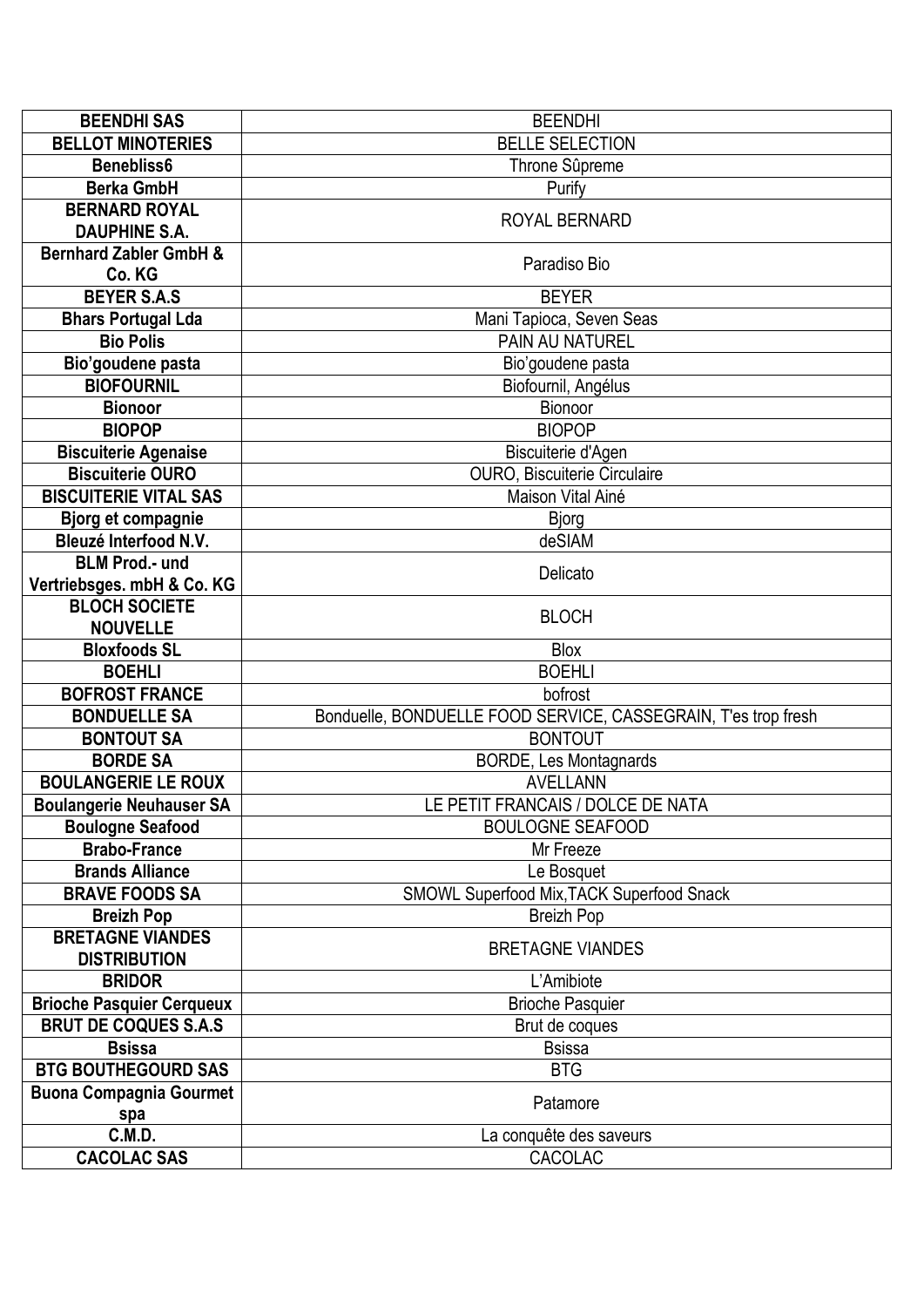| <b>CAILLOR LA CAILLE DES</b>      | <b>TRESORS DE CAILLES</b>                                              |
|-----------------------------------|------------------------------------------------------------------------|
| <b>LANDES</b>                     |                                                                        |
| <b>Caladero SLU</b>               | Profand                                                                |
| <b>CAÑA NATURE</b>                | Caña Nature                                                            |
| <b>Canah International SRL</b>    | <b>Hemp Essentials</b>                                                 |
| <b>CANDIA</b>                     | CANDY'UP, GRANDLAIT, VIVA, CANDIA                                      |
| <b>Carob World Portugal, Lda</b>  | Carob World Portugal, Lda                                              |
| CarréLéon                         | Carrés Futés                                                           |
| Casa da Fruta Lda                 | Native Açaí and Native Pitaya                                          |
| <b>CASINO</b>                     | <b>CASINO</b>                                                          |
| <b>Cave noisel LMDES</b>          | <b>Cave Noisel</b>                                                     |
| <b>CERECO</b>                     | Terres et céréales                                                     |
| <b>CHA</b>                        | Maritsa                                                                |
| <b>CHAMBRE DE METIERS ET</b>      |                                                                        |
| <b>DE L ARTISANAT HAUTS</b>       | UN GRAIN DE PLAISIR                                                    |
| <b>DE FRANCE</b>                  |                                                                        |
| <b>CHARAL SAS</b>                 | <b>CHARAL</b>                                                          |
| <b>CHARLES CHRIST</b>             | <b>Charles Christ</b>                                                  |
| <b>Charles et Alice</b>           | <b>Charles et Alice</b>                                                |
| <b>Chazal</b>                     | Pasta Giancarlo                                                        |
| <b>Churrasqueiras Rei dos</b>     | Frangus                                                                |
| Frangos, Lda                      |                                                                        |
| <b>CIBELE</b>                     | cibele                                                                 |
| <b>CILAM L&amp;J</b>              | Lovelac                                                                |
| <b>CITE GOURMANDE</b>             | <b>YUMMY</b>                                                           |
| <b>CITE MARINE SAS</b>            | Cité Marine, MON REPAS VÉGÉTAL, CAP OCEAN                              |
| <b>CLARELIA SAS</b>               | Comme à la maison de Natâma                                            |
| <b>COCORETTE DISTRIBUTION</b>     | <b>COCORETTE</b>                                                       |
| Cocoriton                         | Cocoriton                                                              |
| <b>Code cuisine</b>               | Léon et Marcel                                                         |
| <b>CODIPEX</b>                    | TABANA, KODY, DOMINIUM                                                 |
| <b>Coffee Service &amp; Sales</b> | Kaffee Baum <sup>®</sup>                                               |
| GmbH                              |                                                                        |
| <b>COFIGEO</b>                    | WILLIAM SAURIN, GARBIT, PANZANI (plats cuisinés), CASA d'ORO, BELLANDI |
| Colibri                           | <b>BIOFRUTTI</b>                                                       |
| <b>COLOR FOODS</b>                | SUN, LA FAVORITE, LES FADAS DE FRUITS SECS                             |
| <b>Colorévi SAS</b>               | Chicorévi <sup>®</sup>                                                 |
| Colruyt                           | <b>BONI SELECTION</b>                                                  |
| <b>Comme des Chefs SAS</b>        | Comme des Chefs                                                        |
| <b>COMME DES GORETS</b>           | <b>TAIRANGA NUTRITION</b>                                              |
| <b>Comme Des Grands</b>           | <b>Comme Des Grands</b>                                                |
| <b>COMME JAIME</b>                | <b>COMME JAIME</b>                                                     |
| <b>Compagnie Des Pêches</b>       | Retour de Pêche                                                        |
| <b>Distribution</b>               |                                                                        |
| <b>COMPAGNIE</b>                  |                                                                        |
| <b>MAZAMETAINE DE</b>             | Les Cocottes de la Montagne Noire                                      |
| <b>COMMERCE - Les Cocottes</b>    |                                                                        |
| de la Montagne Noire              |                                                                        |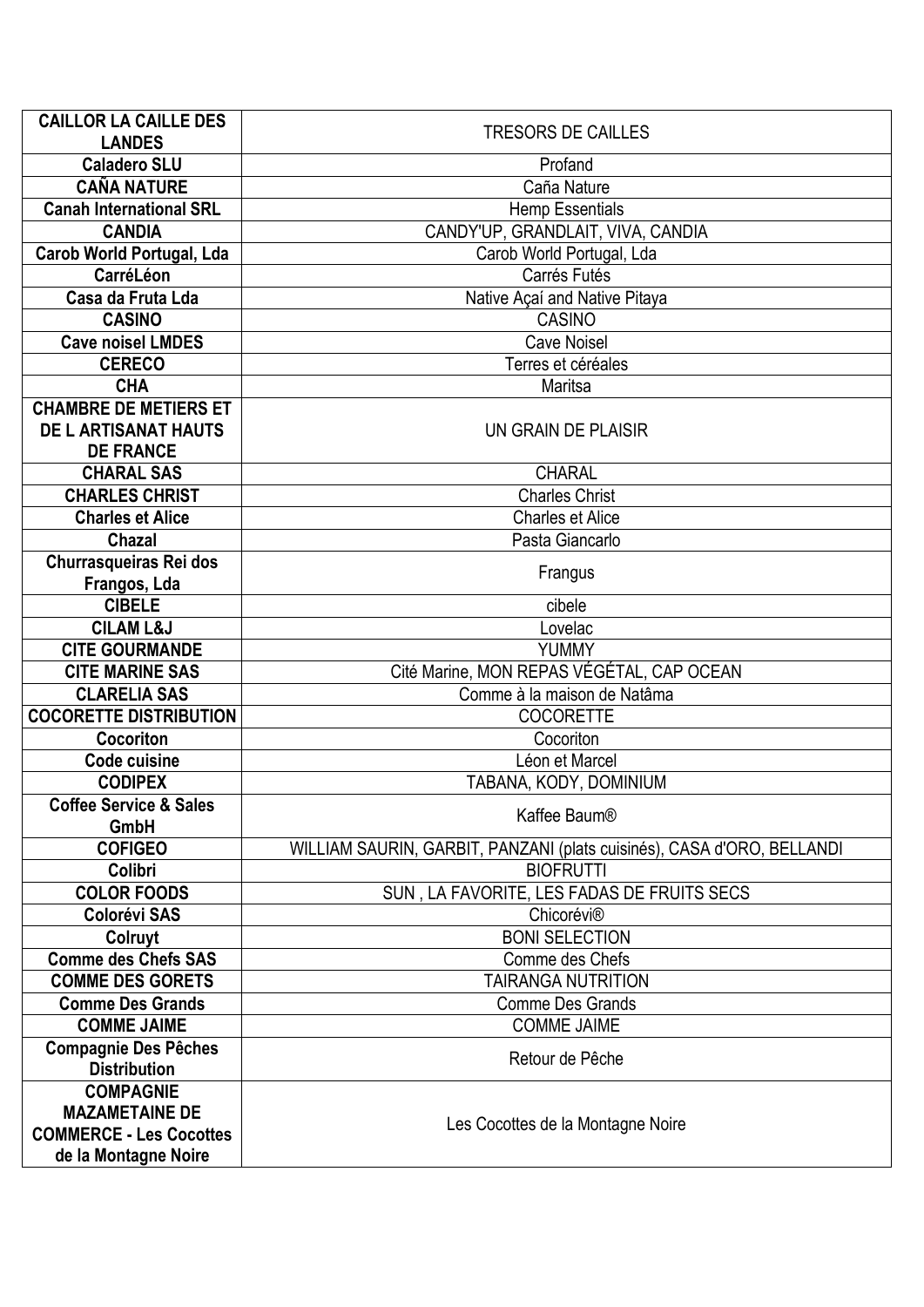| <b>COMPTOIR</b><br><b>MEDITERRANEEN DE</b>        | <b>CRESPO</b>                                                                          |
|---------------------------------------------------|----------------------------------------------------------------------------------------|
| <b>L'OLIVE SA</b>                                 |                                                                                        |
| <b>Comptoirs Océaniques</b>                       | Kerdelys                                                                               |
| <b>CONCEPT FRUITS</b>                             | <b>ROGER DESCOURS</b>                                                                  |
| <b>Conserverie des Tuilières</b>                  |                                                                                        |
| <b>ARNAUD SAS</b>                                 | Légumes & vous                                                                         |
| Conserverie du Languedoc                          | Mon Bon Bio                                                                            |
| <b>CONSERVES FRANCE</b>                           | <b>CIRIO</b>                                                                           |
| <b>CONVIVIAL</b>                                  | <b>CONVIVIAL</b>                                                                       |
| <b>COOKED BY</b>                                  | Cooked by Dorothée                                                                     |
| coopérative commerce de                           |                                                                                        |
| gros                                              | <b>Graines Equitables</b>                                                              |
| <b>COOPERATIVE DU</b>                             | <b>HARICOT TARBAIS</b>                                                                 |
| <b>HARICOT TARBAIS</b>                            |                                                                                        |
| <b>COOPERATIVE U</b>                              | U, U SAVEURS, U BIO, U MAT & LOU, PRIX MINI                                            |
| <b>ENSEIGNE</b>                                   |                                                                                        |
| Cooperl                                           | Madrange ; Montagne Noire ; Brocéliande                                                |
| <b>COPRIMANCHE</b>                                | <b>JARDINS DE CREANCES</b>                                                             |
| <b>COPYR</b>                                      | PUR KETCH'UP - SENCHOU - EMILIEN                                                       |
| <b>Cora - Provera France</b>                      | Nature Bio                                                                             |
| <b>Coralfish II Lda</b>                           | Coralfish                                                                              |
| <b>Cornic Novamer</b>                             | Océanic                                                                                |
| <b>CORPORE SANO</b>                               | <b>Monsieur Suzu</b>                                                                   |
| <b>COSMOS FOODS SASU</b>                          | Cosmos Foods - La maitrise du Sourcing                                                 |
| <b>COSTA GmbH &amp; Co. KG</b>                    | <b>COSTA</b>                                                                           |
| <b>COUFIDOU SAS</b>                               | Prunodélices                                                                           |
| <b>COVI SAS</b>                                   | PAUL&LOUISE                                                                            |
| <b>CREALINE S.A.S</b>                             | Créaline                                                                               |
| <b>Creativeaty GmbH</b>                           | Creativeaty                                                                            |
| <b>CROC'FRAIS</b>                                 | Croc'Frais                                                                             |
| Crokan                                            | Crokan                                                                                 |
| <b>Crosta &amp; Mollica</b>                       | Crosta & Mollica                                                                       |
| <b>Crous Montpellier Occitanie</b>                | Crous Resto                                                                            |
| <b>CRUSTA C</b><br><b>CUISINE &amp; RECEPTION</b> | <b>CRUSTA C</b>                                                                        |
| <b>SARL</b>                                       | Perret Cuisine et Convivialité                                                         |
| cultimer                                          | aucune                                                                                 |
| Cupana                                            | Cupana                                                                                 |
| <b>Cutie Pie</b>                                  | Kit and Cook                                                                           |
| <b>DACO FRANCE</b>                                | Daco Bello                                                                             |
| <b>DAILY PIC HOLIDING</b>                         | <b>DAILY PIC</b>                                                                       |
| <b>Dailycieux</b>                                 | Dailycieux                                                                             |
| <b>DAMIEN DE JONG</b>                             | <b>DAM</b>                                                                             |
| <b>D'ANGELO PASTA</b>                             | <b>D'ANGELO PASTA</b>                                                                  |
| <b>Daniel Allaire SAS</b>                         | <b>Maison Allaire</b>                                                                  |
| <b>DANIVAL</b>                                    | La néopopote                                                                           |
| <b>DANONE PRODUITS FRAIS</b>                      | Danette, Danonino, Gervais, Velouté, Fjord, Gervita, Jockey, Danone, Activia, Actimel, |
| <b>FRANCE</b>                                     | Danacol, Danio, Taillefine, Dany, Recette Crémeuse                                     |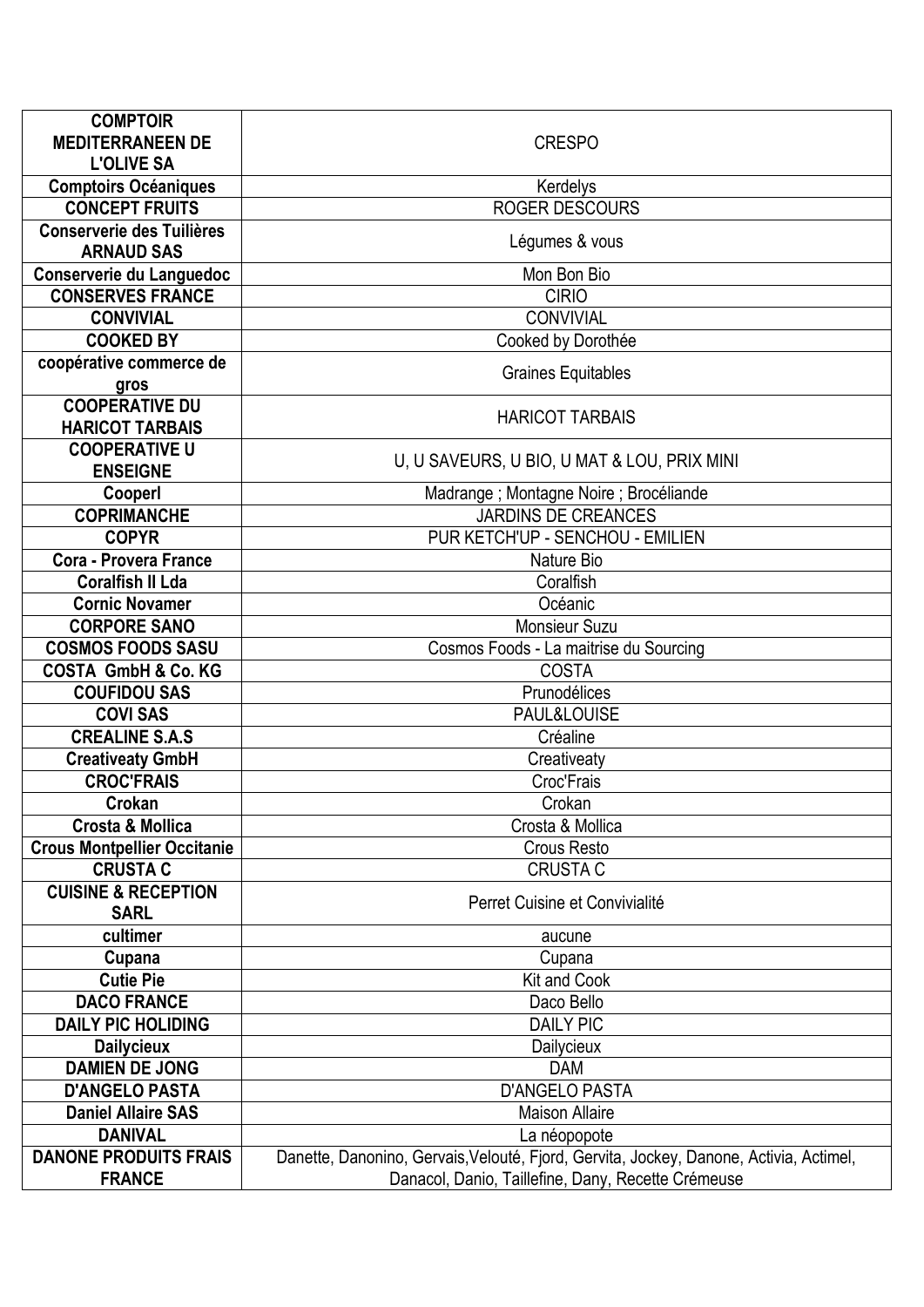| <b>DE LA TERRE A LA TASSE</b>              | <b>BIODYSSEE</b>                                                       |
|--------------------------------------------|------------------------------------------------------------------------|
| <b>Deangelis srl</b>                       | Deangelis srl                                                          |
| <b>DEJBOX SERVICES</b>                     | <b>DEJBOX</b>                                                          |
| <b>Del Monte International</b>             | Del Monte                                                              |
| <b>GmbH</b>                                |                                                                        |
| <b>Délices comtadins EURL</b>              | Protides4All                                                           |
| <b>Délisan</b>                             | Délisan                                                                |
| <b>DELKA SA</b>                            | Saint Christophe, FAYZA, BARAKAFRITES, La Maison Belge, ALTESSE, HALWA |
| Derovo - Derivados de Ovos                 | Dovo                                                                   |
| S.A                                        |                                                                        |
| <b>DESSERT PASSION</b>                     | <b>ANCEL</b>                                                           |
| Dévore Food SAS                            | Dévore Food                                                            |
| <b>DIETYFOOD</b>                           | DietyFood                                                              |
| <b>INTERNATIONAL</b>                       |                                                                        |
| <b>DIM SUM CANTINE</b>                     | <b>EXQUIS MOCHIS</b>                                                   |
| Direction de ALT17                         | <b>LAURENT ANGOT TRAITEUR</b>                                          |
| <b>Distri Products</b>                     | <b>SOLEMIO</b>                                                         |
| <b>DISTRIBUTION FRANPRIX</b>               | <b>FRANPRIX</b>                                                        |
| Do.Da.Co.srl                               | Putipiù                                                                |
| <b>DOLE PACKAGED FOODS</b>                 | <b>DOLE</b>                                                            |
| <b>EUROPE</b>                              |                                                                        |
| <b>DOLIS</b>                               | Folidouss                                                              |
| Dr. Oetker                                 | Dr. Oetker                                                             |
| DR. SCHÄR FRANCE                           | <b>SCHÄR</b>                                                           |
| <b>DUC SAS</b>                             | <b>DUC</b>                                                             |
| <b>DUMANI</b>                              | <b>EXCELLENT</b>                                                       |
| <b>DUPUIS JULIETTE</b>                     | Les Maguettes de Juliette                                              |
| <b>E</b> solution SPRL                     | <b>THEMIS-FIT</b>                                                      |
| <b>EARL DE LA FONTAINE</b>                 | <b>ELEVAGE BRIER</b>                                                   |
| <b>EARL DE LA TOUCHE</b><br><b>ROLLAND</b> | LA CREMERIE DE BROCELIANDE                                             |
| <b>EARL DE LAGRESE</b>                     |                                                                        |
| <b>EARL GRAINES ET PEPINS</b>              | Pruneaux d'Agen<br>Graines et Pépins                                   |
| <b>EARL Jeffray Christophe</b>             | Lentilles Vertes de Beauce                                             |
| <b>EARL LE GRAND CHAMP</b>                 | <b>VIVA NOIX</b>                                                       |
| <b>EARL MIRACULINE</b>                     | Miraculine spiruline de l'est                                          |
| <b>EARL PHENIX</b>                         | SPIRULINE DE PROVENCE                                                  |
| <b>EARL ROUJOL</b>                         | Ferme de Crubillé                                                      |
| <b>EAT THE BALL HOLDING</b>                | <b>EAT THE BALL</b>                                                    |
| Eccellenza Italiana                        | Italians Do It Better                                                  |
| <b>ECKES GRANINI FRANCE</b>                |                                                                        |
| <b>SNC</b>                                 | <b>JOKER</b>                                                           |
| <b>ECOLE NATIONALE DES</b>                 |                                                                        |
| <b>INDUSTRIES DU LAIT ET</b>               | ELIXIR DE LA FRUITIERE                                                 |
| <b>DES VIANDES</b>                         |                                                                        |
| ecoRennais                                 | ecoRennais                                                             |
| Ecosynia                                   | <b>Mineral Blue</b>                                                    |
| <b>EDERKI</b>                              | <b>EDERKI</b>                                                          |
| eirl france terroir                        | ô saveurs du terroir/ les Secrets de Mamy                              |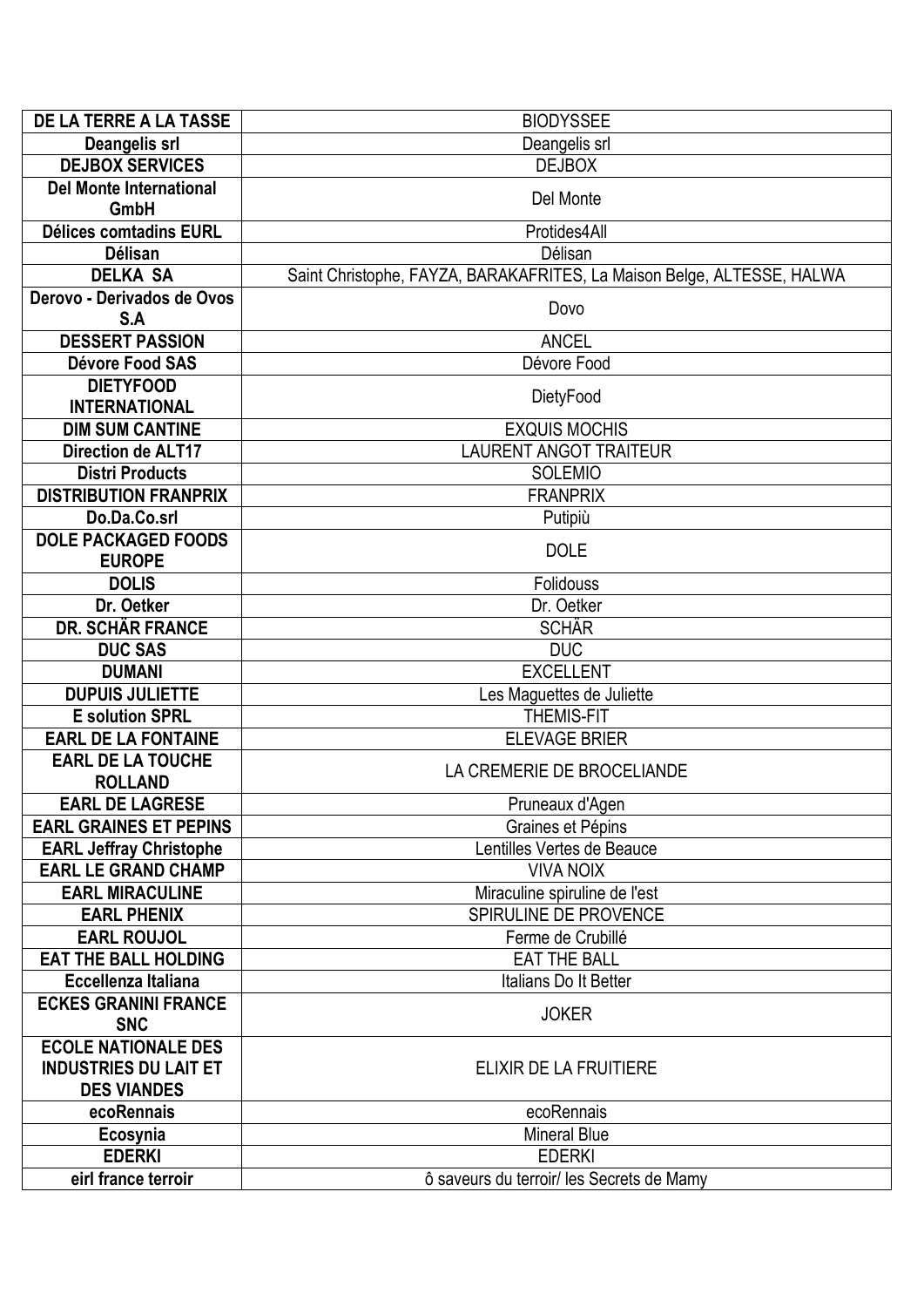| <b>EKIBIO</b>                  | Le Pain des fleurs                                                      |
|--------------------------------|-------------------------------------------------------------------------|
| <b>ELFY SAS</b>                | <b>ELFY SUPERFRUITS</b>                                                 |
| Elikatxo                       | Pressoir BIO du Pays Basque                                             |
| <b>Elit</b>                    | <b>NoE</b>                                                              |
| <b>Elite Expeditions</b>       | Dziki Trop                                                              |
| <b>ELIVIA SAS</b>              | Tendre et plus / Shem's / Sourire de campagne / La nouvelle Agriculture |
| elmalhouf samir                | w.healthy                                                               |
| <b>EMULSAR</b>                 | MieuM                                                                   |
| <b>ENJOYED</b>                 | Enjoyed                                                                 |
| <b>ENKAMANIA S.A.S.U</b>       | EnKamania                                                               |
| <b>ENVIE D'OEUFS SUD-EST</b>   | <b>ENVIE D'OEUFS SUD-EST</b>                                            |
| <b>EOL GROUP ELDORADO</b>      | Cheef                                                                   |
| <b>ESAT LES CHÊNES VERTS</b>   | LES CHÊNES VERTS                                                        |
| <b>ESCAL SA</b>                | Escal mer                                                               |
| ESGIR, S.L.                    | <b>ESGIR</b>                                                            |
| Esteban Espuña S.A.            | Espuña                                                                  |
| <b>Etablissements DURU</b>     | TARTINES & POTAGER / OH LEGUMES OUBLIES                                 |
| <b>Ets Favrichon et Vignon</b> | Crosti Favrichon                                                        |
| <b>ETS RIBOT SAS</b>           | <b>RIBOT</b>                                                            |
| <b>ETS SARL LEDUC DUEZ</b>     | <b>LEDUC</b>                                                            |
| <b>Eureden</b>                 | D'AUCY, Jean Nicolas                                                    |
| <b>EURIAL ULTRA FRAIS</b>      | A BICYCLETTE, Les 300 & Bio, Soignon                                    |
| <b>EURL La Melba</b>           | <b>LA MELBA</b>                                                         |
| <b>EURL Victoria</b>           | SNACKFIT, KRC NUTRITION                                                 |
| <b>EUROCONTACT</b>             | SEA HARVEST ou LA SIRENE                                                |
| <b>FABA</b>                    | Les Gonflés; Sincera                                                    |
| Fabbrica di pizze              | La fabrique de pizza                                                    |
| <b>Fabricant</b>               | Noir de Fruits                                                          |
| <b>FAGE INTERNATIONAL S.A.</b> | <b>FAGE</b>                                                             |
| <b>FAROPEIXE COMERCIO</b>      | <b>FIDES</b>                                                            |
| <b>GERAL DE PEIXE LDA</b>      |                                                                         |
| Ferme des Grands Chênes        | Ferme des Grands Chênes                                                 |
| <b>FERME DU THIL</b>           | <b>FERME DU THIL</b>                                                    |
| Feyel&Artzner                  | Les Mijotés du Chef, Baer-Meyer                                         |
| Fidafruit s.a.                 | <b>FIDAFRUIT</b>                                                        |
| <b>FIMCO</b>                   | Les Doris                                                               |
| <b>FINDUS FRANCE</b>           | FINDUS, Belviva                                                         |
| Fisherman                      | Fisherman Iceland                                                       |
| <b>FITNESSEAT</b>              | <b>FITNESSEAT</b>                                                       |
| <b>FLASH FRUITS</b>            | <b>MILLEFRUITS</b>                                                      |
| <b>FLEURY MICHON</b>           | <b>Fleury Michon</b>                                                    |
| Florentin B.V.                 | Obela                                                                   |
| <b>FLORETTE FRANCE GMS</b>     | <b>FLORETTE</b>                                                         |
| followfood GmbH                | followfood, followfish                                                  |
| <b>Food Partners CO</b>        | Chatka, Bienfaits Pour Moi                                              |
| <b>FOODCHERI</b>               | FOODCHERI, Seazon                                                       |
| <b>FOODEO</b>                  | PAPApéro!                                                               |
| <b>FOODING COMPANY</b>         | NoCoé                                                                   |
| <b>Foods For Tomorrow</b>      | Heura                                                                   |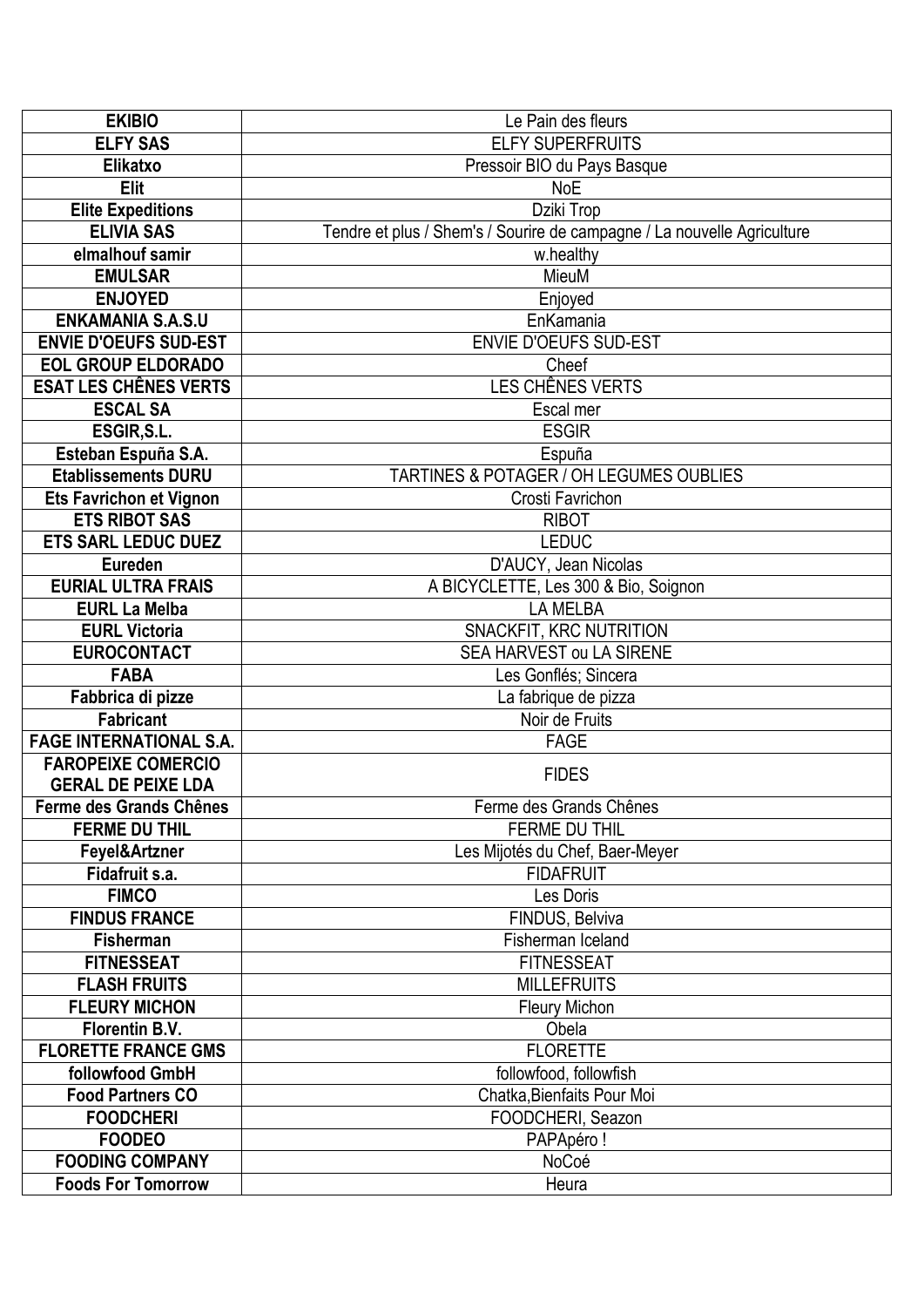| <b>Foodtaste</b>                           | <b>BioSavor</b>                       |
|--------------------------------------------|---------------------------------------|
| Forezia snacking                           | MDD pour le CROUS de LYON             |
| <b>Four Corners of the World</b>           | SOLO                                  |
| <b>SAS</b>                                 |                                       |
| <b>FRAIS EMBAL</b>                         | SACREBLEU                             |
| <b>FRDP</b>                                | <b>BIOREGARD</b>                      |
| <b>Freecal</b>                             | Freecal                               |
| <b>FRIESLANDCAMPINA</b>                    | <b>CAMPINA</b>                        |
| <b>DAIRY FRANCE</b>                        |                                       |
| <b>FRIMA SAS</b>                           | <b>FRIMA</b>                          |
| <b>FROM TH CANDY TREE</b>                  | KICRAK LE FRUIT BONBON                |
| <b>Fromagerie Badoz</b>                    | Badoz                                 |
| <b>FROMAGERIE LE VENTOUX</b>               | <b>FROMAGERIE LE VENTOUX</b>          |
| <b>FRONERI FRANCE S.A.S.</b>               | Pirulo                                |
| <b>FRUGAM SAS</b>                          | Apifruit                              |
| <b>Fruits &amp; You</b>                    | Joody                                 |
| <b>Fruits de la Terre</b>                  | Auboiselle                            |
| <b>Fruits et Saveurs</b>                   | Cidou                                 |
| <b>FRUITS ROUGES &amp; CO</b>              | <b>FRUITS ROUGES &amp; CO</b>         |
| <b>FRUIT'SANTE</b>                         | <b>FRUIT'SANTE</b>                    |
| <b>FRUITY PACK B.V</b>                     | <b>Fruity Pack</b>                    |
| <b>Frutina</b>                             | <b>FRUTINA</b>                        |
| <b>Funky Veggie</b>                        | Funky Veggie                          |
| <b>Fysiki SAS</b>                          | <b>FIZZUP</b>                         |
| <b>GAEC DE TROIS CERISES</b>               | LES OEUFS DU VELAY                    |
| <b>GAEC DES GABORIAUX</b>                  | <b>SAINT RIEULAIT</b>                 |
| <b>GAEC Ferme de la Craulée</b>            | Le Craulois                           |
| <b>GAIA</b>                                | <b>GAIA</b>                           |
| <b>Galaxy Holdings B.V.</b>                | Space-A                               |
| <b>GALILEO SAS</b>                         | L'ITALIE DES SAVEURS, L'ITALIE DU BIO |
| <b>GALLIANCE ELABORES-</b>                 | PERE DODU                             |
| <b>VOLAILLE FRAICHE</b>                    |                                       |
| <b>Galline Frais</b>                       | Les éleveurs des Hauts de France      |
| <b>GAMAL</b>                               | <b>GAMAL MILK</b>                     |
| <b>Gastronomie Terroirs</b>                | L'Art des Saveurs                     |
| <b>Saveurs e Nustrale</b>                  |                                       |
| <b>Gelagri SAS</b>                         | Paysan Breton les surgelés            |
| <b>Gelcampo Ultracongelados</b>            | Gelcampo                              |
| Gel-Pêche                                  | Gel-Pêche                             |
| <b>GENDREAU SAS</b><br><b>GENERATION 5</b> | La Cuisine d'Océane                   |
|                                            | Grillées, LE MARAICHEF                |
| <b>Georg Lemke GmbH &amp; Co</b>           | Lemke                                 |
| Кg<br><b>GIE Sources Alma</b>              |                                       |
| facturation                                | Cristaline                            |
| <b>GiGi Green</b>                          | GiGi Green                            |
| <b>GIMBERT SURGELES</b>                    | <b>GIMBERT OCEAN</b>                  |
| ginger bio 91                              | ginger bio91                          |
| <b>Glim Africa</b>                         | Glim Africa                           |
|                                            |                                       |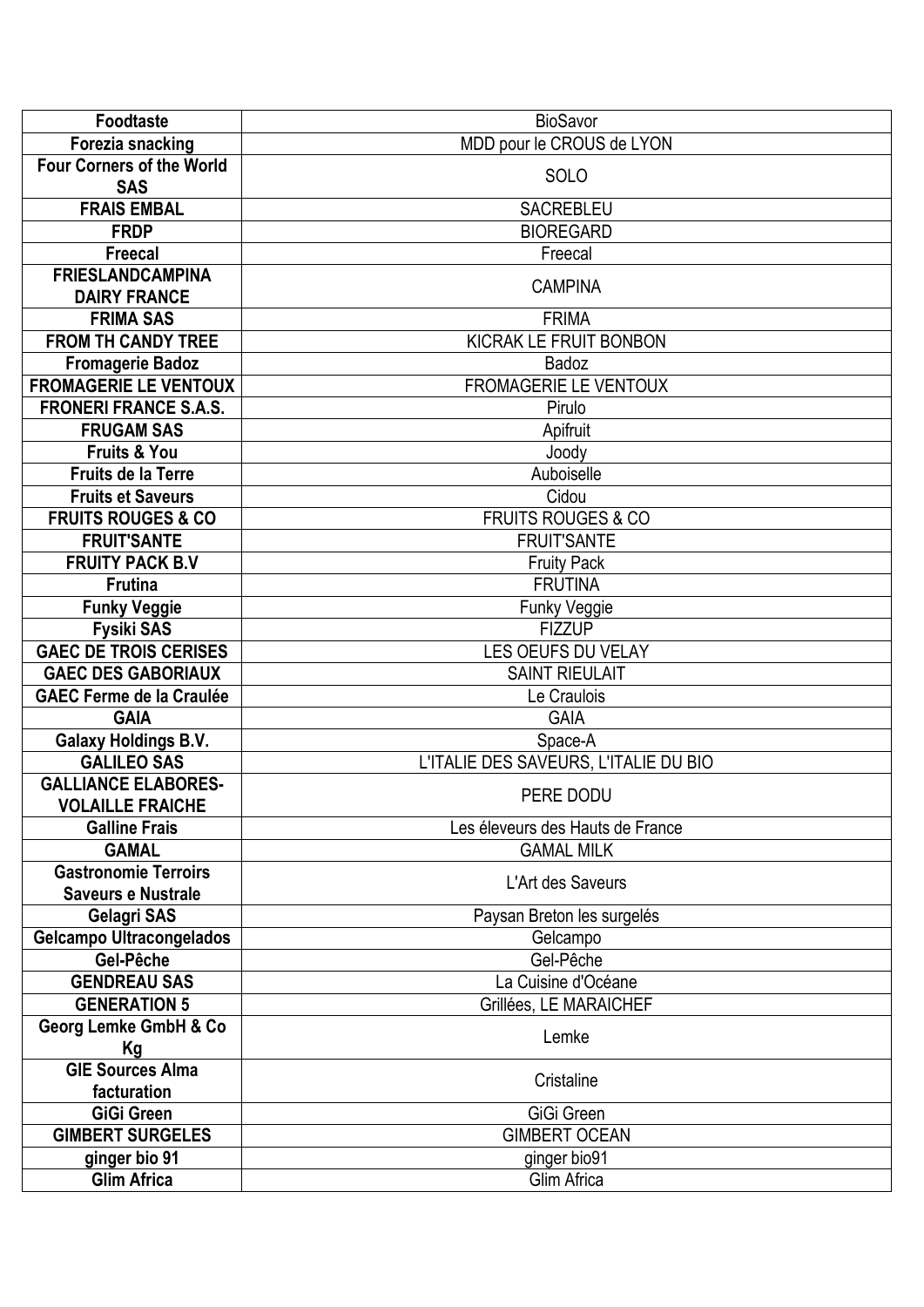| <b>GLORIA MARIS GROUPE</b>                        | LES ELEVEURS BLEUS                                                                          |
|---------------------------------------------------|---------------------------------------------------------------------------------------------|
| GmbH                                              | Wisefood                                                                                    |
| Good & Food                                       | Jannine & Family                                                                            |
| <b>Gourmet Flammkuchen</b><br><b>Systeme GmbH</b> | <b>Flamm Marie</b>                                                                          |
| <b>Gourmie's</b>                                  | <b>GOURMIE'S</b>                                                                            |
| <b>Goûters Magiques</b>                           | Whaou!                                                                                      |
| <b>GRAINE DE CHOC</b>                             | Tartimouss!                                                                                 |
| <b>Grands Moulins de Paris</b>                    | <b>FRANCINE</b>                                                                             |
| <b>Green Park Snacks Ltd</b>                      | <b>Hippeas</b>                                                                              |
| <b>Greenerie SAS</b>                              | papa cuisine green                                                                          |
| <b>GreenShoot</b>                                 | GreenShoot                                                                                  |
| <b>Greenyard Frozen</b>                           | Pinguin                                                                                     |
| Grikaco                                           | <b>YUMA</b>                                                                                 |
| <b>GROSBUSCH SARL</b>                             | <b>GROSBUSCH</b>                                                                            |
| <b>GROUPE BIGARD</b>                              | <b>Bigard</b>                                                                               |
|                                                   | Carrefour Extra, Carrefour Sensation, Carrefour Classic, Carrefour Original, Carrefour Bio, |
| <b>Groupe Carrefour</b>                           | Carrefour Bon Appétit, Carrefour Veggie, Simpl€                                             |
| <b>Groupe ESTIVIN</b>                             | Fraich'Envie                                                                                |
| <b>GROUPE LEA NATURE</b>                          | LEA NATURE - I LOVE NATURE - Jardin BiO étic                                                |
| <b>GUSTONEO</b>                                   | <b>GUSTONEO</b>                                                                             |
| <b>GUYADER GASTRONOMIE</b>                        | <b>BALADES GOURMANDES</b>                                                                   |
| <b>Hapi France</b>                                | Rest'Or Chef                                                                                |
| Happy Coco B.V.                                   | <b>Happy Oats</b>                                                                           |
| <b>HAPPY HOURS EN</b>                             | HAPPY HOURS EN BIOVALLEE                                                                    |
| <b>BIOVALLEE</b>                                  |                                                                                             |
| <b>Hasna HASNA</b>                                | Maison Granola                                                                              |
| Heaven Labs s.r.o.                                | Mana                                                                                        |
| <b>Heaven Srl</b>                                 | Heaven                                                                                      |
| <b>HeBe Belgium BV</b>                            | Arthur                                                                                      |
| <b>HEIMBURGER SAS</b>                             | Grand'Mère                                                                                  |
| <b>HERTA SAS</b>                                  | HERTA Le Bon Végétal, HERTA                                                                 |
| <b>Hill Pharma Europe SL</b>                      | RealVegy                                                                                    |
| Histoire de gout                                  | <b>Pilou Nature</b>                                                                         |
| Horizon des mets                                  | So'Nigiri                                                                                   |
| <b>Hortus Verdi</b>                               | Hortus Verdi                                                                                |
| <b>HUBCO</b>                                      | <b>HUBCO</b>                                                                                |
| HUERCASA 5ª GAMA, S.A.                            | <b>HUERCASA</b>                                                                             |
| Hugo pâtisserie gourmande<br><b>SAS TADH</b>      | Hugo pâtisserie gourmande                                                                   |
| Huilerie Plaine de Versailles                     | Huilerie Plaine de Versailles                                                               |
| <b>Huitres Geay</b>                               | <b>Huitres GEAY</b>                                                                         |
| Humble+                                           | HUMBLE+                                                                                     |
| <b>HVS Sarl</b>                                   | Ferme des Jardins                                                                           |
| I love Hummus s.r.o.                              | <b>Beavia</b>                                                                               |
| Iberopasta, Lda                                   | Mi Pasta                                                                                    |
| iceDate - die vegane Bio-                         |                                                                                             |
| Eismanufaktur, Inhaber:                           | iceDate                                                                                     |
| <b>Gunther Nann</b>                               |                                                                                             |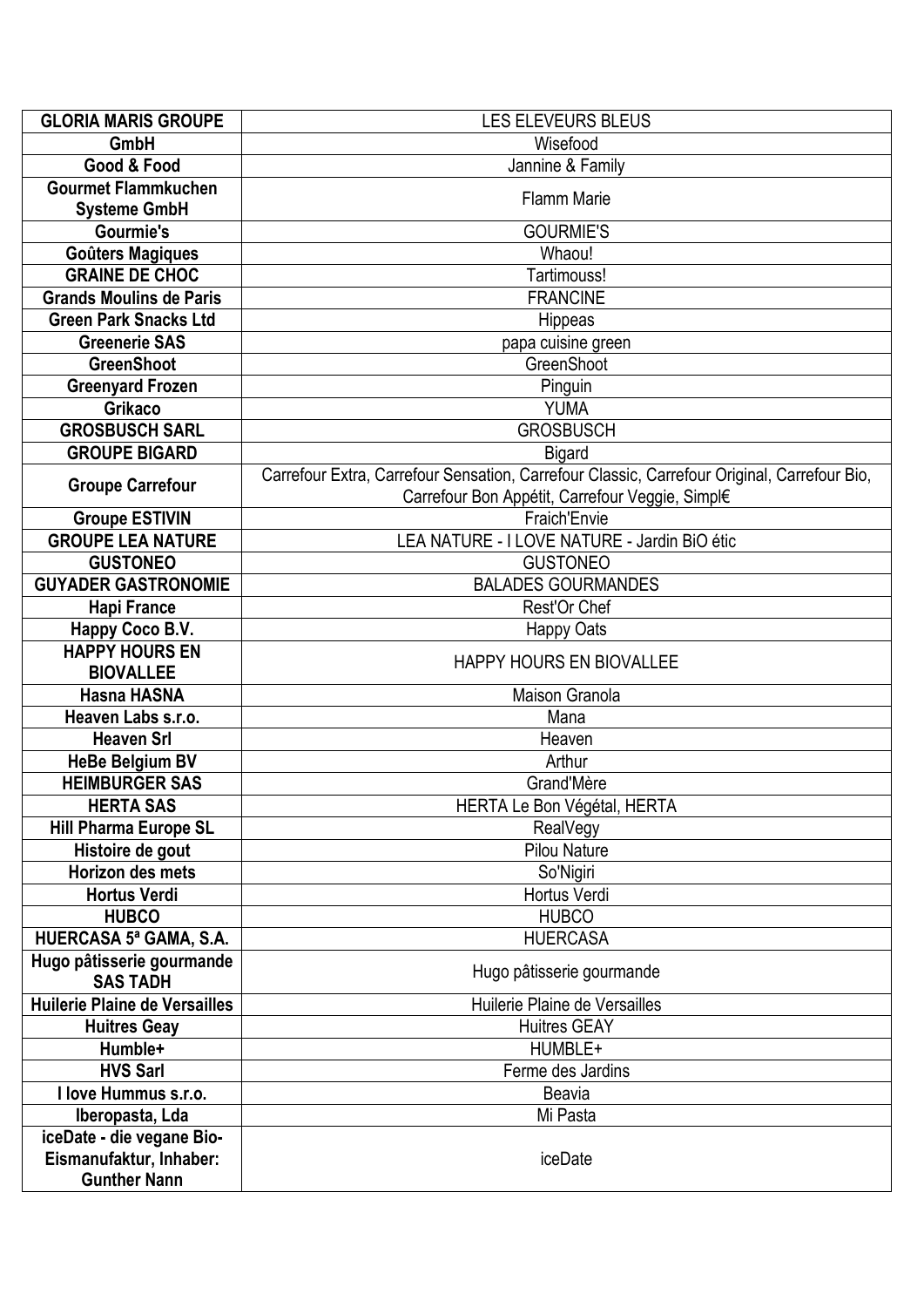| <b>ICI&amp;LA SAS</b>         | HARI&CO, Le boucher vert                                                   |
|-------------------------------|----------------------------------------------------------------------------|
| <b>Ideel Garden</b>           | <b>Ideel Garden</b>                                                        |
| <b>IGLO AUSTRIA GmbH</b>      | <b>IGLO</b>                                                                |
| <b>I-GREC</b>                 | i-grec                                                                     |
| IL ETAIT UN FRUIT SAS         | Il était un fruit                                                          |
| <b>llovert</b>                | Vertu Food                                                                 |
| In Extremis                   | In Extremis                                                                |
| <b>INDEPENDANT</b>            | YVAN ET GREGORY                                                            |
| <b>INGEPACK</b>               | <b>SANTALIM</b>                                                            |
| <b>INGREDIA</b>               | Lait des Pâturages des Hauts de France                                     |
| innocent SAS                  | innocent                                                                   |
| <b>Inovchataigne SAS</b>      | Inovfruit, le fruit autrement                                              |
| insecteine                    | <b>AVENIA</b>                                                              |
| <b>Instant Healthy</b>        | <b>INSTANT HEALTHY</b>                                                     |
|                               | RANOU, PATURAGES, PAQUITO, SAINT ELOI, ODYSSEE, FIORINI, JEAN ROZE, VOLAE, |
| <b>INTERMARCHE</b>            | BOUTON D'OR, ITINERAIRE DES SAVEURS, ADELIE, LOOK, CHABRIOR, KINGSBRAU,    |
|                               | <b>TOP BUDGET</b>                                                          |
| <b>INTERPROFESSION DES</b>    |                                                                            |
| <b>FRUITS ET LEGUMES</b>      | <b>FRUITS ET LEGUMES D'ALSACE</b>                                          |
| <b>D'ALSACE</b>               |                                                                            |
| <b>INTERSNACK FRANCE</b>      | <b>VICO</b>                                                                |
| <b>JACQUET BROSSARD</b>       |                                                                            |
| <b>DISTRIBUTION</b>           | JACQUET, BROSSARD                                                          |
| <b>Jérémy CHEVRIER</b>        | <b>NOSTRA</b>                                                              |
| <b>JETHICA</b>                | <b>JETHICA</b>                                                             |
| <b>JIL FOOD</b>               | PAP'S                                                                      |
| <b>JOW</b>                    | <b>JOW</b>                                                                 |
| <b>Juste Pressé</b>           | Juste Pressé                                                               |
| Kalys Food Division,          |                                                                            |
| <b>Groupe Meridis</b>         | Kalys BIO                                                                  |
| <b>KEDELAÏ SAS</b>            | Kedelaï                                                                    |
| <b>Kellogg's Produits</b>     |                                                                            |
| <b>Alimentaires</b>           | Kellogg's                                                                  |
| <b>KER RONAN</b>              | Ker Ronan                                                                  |
| <b>KFC France SAS</b>         | <b>KFC</b>                                                                 |
| <b>Kim Oanh Foods</b>         | Banh Chung, Tet Kim Oanh                                                   |
| <b>KOKIRIKI</b>               | <b>KOKIRIKI</b>                                                            |
| <b>KOMEKO GmbH</b>            | <b>KOMEKO</b>                                                              |
| Kory                          | Kory                                                                       |
| Krüger GmbH                   | Honest Bean                                                                |
| <b>KSAR</b>                   | <b>TYPIK</b>                                                               |
| <b>KUMO</b>                   | Kumo                                                                       |
| <b>L ATELIER A CROC</b>       | Croc'Apéro                                                                 |
| <b>LA BRUCHOISE SAS</b>       | La Bruchoise                                                               |
| la chips du perche            | la chips du Perche                                                         |
| <b>LA COMPAGNIE BIO &amp;</b> |                                                                            |
| <b>NATURE</b>                 | naturéO                                                                    |
| <b>LA COMPAGNIE DES</b>       |                                                                            |
| <b>BOCAUX</b>                 | LA COMPAGNIE DES BOCAUX, DEPOTE!                                           |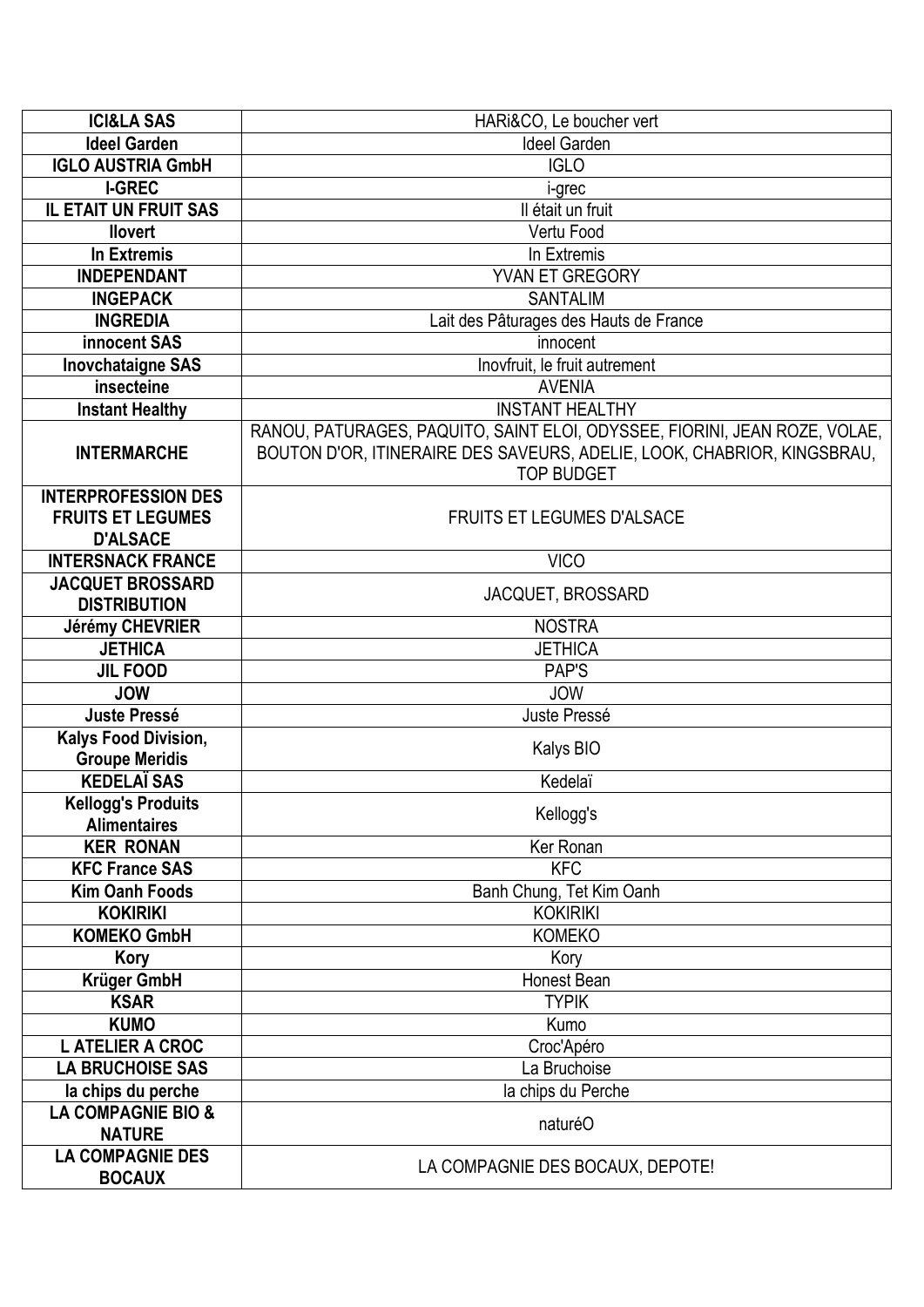| <b>LA COMPAGNIE DES</b><br><b>PYRENEES</b>  | Eau neuve/Ô9                                                                           |
|---------------------------------------------|----------------------------------------------------------------------------------------|
| <b>LA CONSIGNE, mon</b>                     |                                                                                        |
| épicerie durable                            | <b>LA CONSIGNE</b>                                                                     |
| La Crêpe de Brocéliande                     | La Crêpe de Brocéliande                                                                |
| <b>LA FERME A JULES</b>                     | La ferme à Jules                                                                       |
| <b>LA FERME DE KERVENAC H</b>               | LIDL                                                                                   |
| La ferme des mottes                         | Pâtes fermières de la ferme des mottes, Pâtes de la ferme des mottes                   |
| la Ferme d'Ozelles en                       |                                                                                        |
| Livradois                                   |                                                                                        |
| <b>LA FOURCHE</b>                           | <b>LA FOURCHE</b>                                                                      |
| la fraicherie BFC                           | <b>LA FRAICHERIE</b>                                                                   |
| <b>LA LIANE</b>                             | Vigneau de Licques                                                                     |
| <b>LA LIGNE VERTE FRANCE</b>                | DisMoiOui                                                                              |
| <b>LA MARMITE DE LANIG</b>                  | La Marmite de Lanig                                                                    |
| <b>LA MERE MIMOSA</b>                       | Miam Miam Granola                                                                      |
| <b>LA MONTLOUISIENNE</b>                    | LA MONTLOUISIENNE                                                                      |
| La révolution champignon                    | <b>FUNGHIES</b>                                                                        |
| la rosee                                    | la rosee                                                                               |
| La Teurgoule de Cambremer                   | La Teurgoule de Cambremer                                                              |
| <b>LA TOQUE ANGEVINE</b>                    | Entracte                                                                               |
| Lab'Oh!                                     | Kaouett'                                                                               |
| Laiterie Baïko                              | Baïko                                                                                  |
| <b>LALI GROUP</b>                           | <b>FEURZI</b> nutrition                                                                |
| <b>Landauer International</b>               | Sealinder                                                                              |
| <b>Seafood</b><br><b>LANDERNEAU Dis</b>     | Produits du Leck                                                                       |
|                                             |                                                                                        |
| L'Angélys<br><b>LAPC : LOIRE ATLANTIQUE</b> | L'Angélys                                                                              |
| <b>PLATS PRÉPARES</b>                       | <b>ASSYA</b>                                                                           |
| <b>L'ASSIETTE BLEUE SAS</b>                 | L'ASSIETTE BLEUE, BLEU VERT                                                            |
| <b>L'Atelier Tofu</b>                       | L'Atelier Tofu                                                                         |
| <b>LDC</b>                                  | Le Gaulois                                                                             |
| le beau gueuleton                           | le beau gueuleton sas, Gutu                                                            |
| Le Comptoir des Salaisons.                  | Provence charcuterie                                                                   |
| <b>LE CONFETTI GOURMAND</b>                 | <b>PIZZERO</b>                                                                         |
| Le Destin du Gourmand                       | Le destin du gourmand                                                                  |
| <b>LE GRAND LEJON</b>                       | LE GRAND LEJON                                                                         |
| Le Haut Pays                                | Les Naturelles du Haut Pays                                                            |
| Le Labo                                     | Le Labo                                                                                |
| LE MAS DE L'ARMANDINE                       | Le Mas de l'Armandine                                                                  |
| LE PETIT BÉRET SAS                          | LE PETIT BÉRET                                                                         |
| <b>LECHEF</b>                               | <b>LECHEF</b>                                                                          |
| <b>LECLERC</b>                              | Marque Repère, ECO+, Tradizioni d'Italia, Nos régions ont du talent, L'origine du gout |
| <b>LEFEVRE SURGELES</b>                     | <b>MAISON LEFEVRE</b>                                                                  |
| <b>LES BOCAUX DU BISTROT</b>                | Les Bocaux du Bistrot                                                                  |
| Les boissons de la Teranga                  | <b>Mont Delice</b>                                                                     |
| <b>Afridelis</b>                            |                                                                                        |
| <b>LES COMMIS</b>                           | Les Commis                                                                             |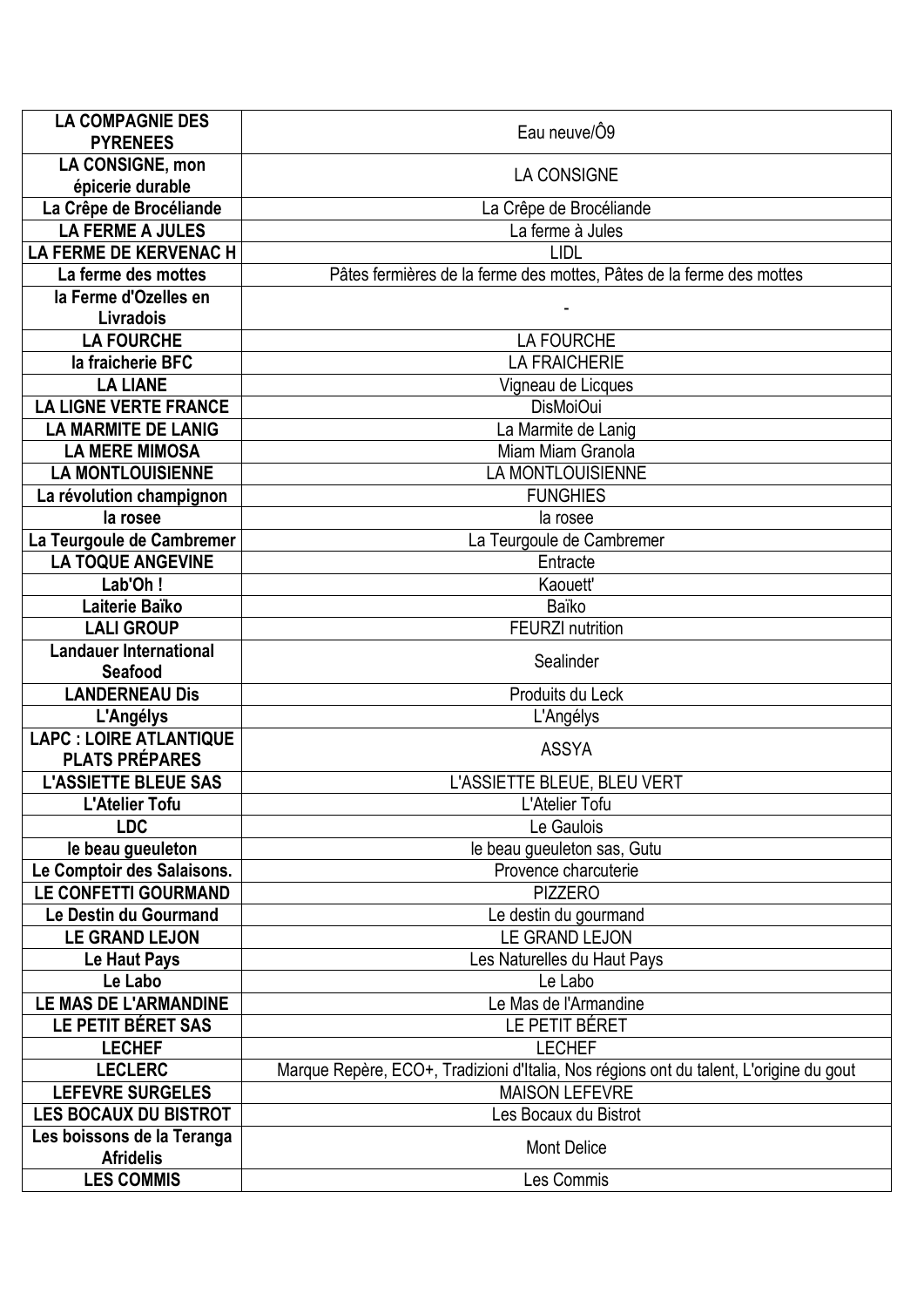| <b>Les Copains Gourmands</b>                     | <b>Les Copains Gourmands</b>                                                                                                                                                                                                                                                                                                                                         |
|--------------------------------------------------|----------------------------------------------------------------------------------------------------------------------------------------------------------------------------------------------------------------------------------------------------------------------------------------------------------------------------------------------------------------------|
| Les Coques de Cabourg                            | Les Coques de Cabourg                                                                                                                                                                                                                                                                                                                                                |
| <b>LES CRAQUELINS DE</b>                         | LES CRAQUELINS DE SAINT MALO                                                                                                                                                                                                                                                                                                                                         |
| <b>SAINT MALO</b>                                |                                                                                                                                                                                                                                                                                                                                                                      |
| <b>LES CRUDETTES SAS</b>                         | <b>CRUDETTES</b>                                                                                                                                                                                                                                                                                                                                                     |
| <b>Les Deux Ponts SARL</b>                       | L'atelier de conserves Voilà                                                                                                                                                                                                                                                                                                                                         |
| <b>LES ELEVEURS DE LA</b><br><b>CHAMPAGNE</b>    | <b>VOLAILLES CHAMPENOISES</b>                                                                                                                                                                                                                                                                                                                                        |
| <b>Les Grands Moulins des</b><br><b>Antilles</b> | Farine du boulanger, les œufs du moulin de saint-jacques, chef riko, Farine du Pâtissier,<br><b>Grands Moulins des Antilles</b>                                                                                                                                                                                                                                      |
| Les jardins de l'océan                           | Les jardins de l'océan                                                                                                                                                                                                                                                                                                                                               |
| <b>LES MAITRES LAITIERS DU</b>                   |                                                                                                                                                                                                                                                                                                                                                                      |
| <b>COTENTIN</b>                                  | Campagne de France                                                                                                                                                                                                                                                                                                                                                   |
| <b>Les Moulins Advens</b>                        | <b>ALSEPI</b>                                                                                                                                                                                                                                                                                                                                                        |
| <b>LES MOULINS DU NORD</b>                       | <b>CARDIOV</b>                                                                                                                                                                                                                                                                                                                                                       |
| <b>LES NOUVEAUX FERMIERS</b>                     | <b>LES NOUVEAUX FERMIERS</b>                                                                                                                                                                                                                                                                                                                                         |
| Les Prés Rient Bio                               | Les 2 Vaches                                                                                                                                                                                                                                                                                                                                                         |
| <b>Les Producteurs Alsaciens</b>                 |                                                                                                                                                                                                                                                                                                                                                                      |
| et Lorrains                                      | <b>COC &amp; TOQUE</b>                                                                                                                                                                                                                                                                                                                                               |
| les recettes de macha                            | les recettes de macha                                                                                                                                                                                                                                                                                                                                                |
| <b>LES SAVEURS DU MAS</b>                        | <b>SAVEURS DU MAS</b>                                                                                                                                                                                                                                                                                                                                                |
| <b>Les Toques concepts</b>                       | <b>TOUT SIMPLEMENT</b>                                                                                                                                                                                                                                                                                                                                               |
| <b>Les Tripes Paillard SAS</b>                   | Les tripes Paillard                                                                                                                                                                                                                                                                                                                                                  |
| <b>LESIEUR SAS</b>                               | Lesieur / Isio 4 / Puget                                                                                                                                                                                                                                                                                                                                             |
| <b>Levant Foodies Ltd</b>                        | Kookaloney                                                                                                                                                                                                                                                                                                                                                           |
| <b>LFO SAS</b>                                   | De vous à nous                                                                                                                                                                                                                                                                                                                                                       |
| <b>LIAISONS BIO</b>                              | Liaisons Bio                                                                                                                                                                                                                                                                                                                                                         |
| <b>LIBERTE FOOD SL</b>                           | Smartfooding                                                                                                                                                                                                                                                                                                                                                         |
| <b>LICQUES VOLAILLES</b>                         | <b>SECRETS VOLAILLES</b>                                                                                                                                                                                                                                                                                                                                             |
| <b>LIDL SNC</b>                                  | Alesto- Chêne d'argent - Crownfield - Envia - Freshona - Harvest Basket - L'étal du Boucher -<br>L'étal du Volailler - Le Césarin - Les Surgelés - LIDL poissons sans marque - Maitre Jean<br>Pierre - Milbona- Navarre - Plein Sud - Saguaro- Saint Alby - Saveurs de saison -<br>Saladinettes - Select & go - Tratoria Alfredo - Toque du Chef - Vergers gourmands |
| Life Beauty Pharma Sp z                          | Supersonic                                                                                                                                                                                                                                                                                                                                                           |
| 0.0.                                             |                                                                                                                                                                                                                                                                                                                                                                      |
| <b>LIGNE DIRECTE</b>                             | <b>AIL NOIR</b>                                                                                                                                                                                                                                                                                                                                                      |
| <b>PRODUCTION</b>                                |                                                                                                                                                                                                                                                                                                                                                                      |
| <b>LIONOR SASU</b>                               | Lionor                                                                                                                                                                                                                                                                                                                                                               |
| <b>LIVEKINDLY Collective</b>                     | LikeMeat                                                                                                                                                                                                                                                                                                                                                             |
| <b>Lns Trade</b>                                 | Ultra Ice Tea                                                                                                                                                                                                                                                                                                                                                        |
| Locadélice                                       | Locadélice                                                                                                                                                                                                                                                                                                                                                           |
| <b>L'OEUF GASCON</b>                             | <b>L'OEUF GASCON</b>                                                                                                                                                                                                                                                                                                                                                 |
| <b>LØGISMOSE MEJERI OG</b>                       | Løgismose                                                                                                                                                                                                                                                                                                                                                            |
| <b>FØDEVARER A/S</b>                             |                                                                                                                                                                                                                                                                                                                                                                      |
| <b>Loomi SAS</b>                                 | Loomi                                                                                                                                                                                                                                                                                                                                                                |
| <b>Lotus Bakeries Corporate</b>                  | <b>BEAR</b>                                                                                                                                                                                                                                                                                                                                                          |
| <b>NV</b>                                        |                                                                                                                                                                                                                                                                                                                                                                      |
| <b>Lou Cocal</b>                                 | Lou Cocal                                                                                                                                                                                                                                                                                                                                                            |
| L'Oustau de Camille                              | L'Oustau de Camille                                                                                                                                                                                                                                                                                                                                                  |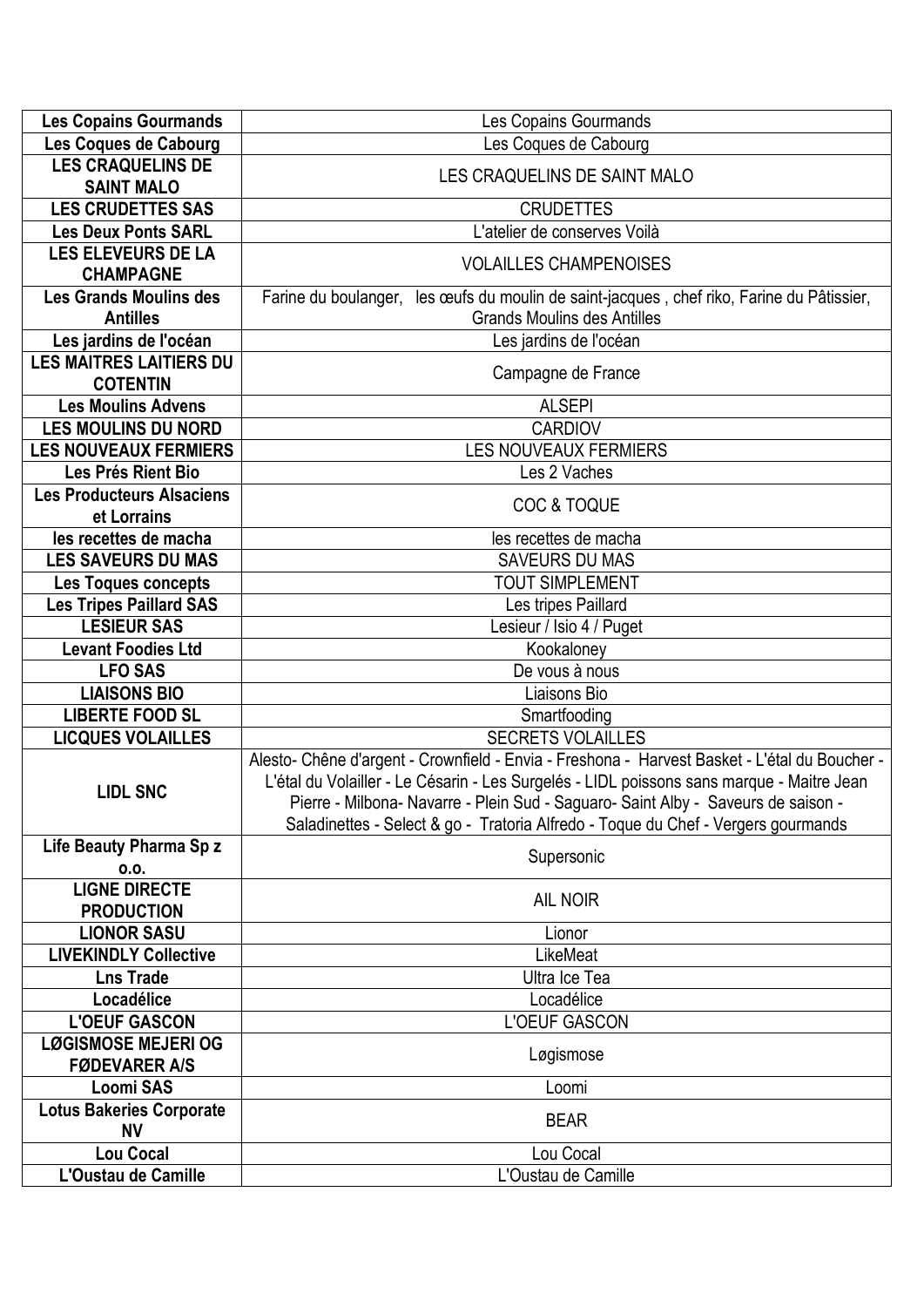| <b>LTC Les Bonnes Choses</b>     | Sains et Saufs                                                           |
|----------------------------------|--------------------------------------------------------------------------|
| <b>LUCULLUS SAS</b>              | Les recettes de Juliette Gastronomie                                     |
| <b>LUNOR DISTRIBUTION</b>        | <b>LUNOR</b>                                                             |
| <b>Lupo Traiteur</b>             | lupo traiteur                                                            |
| <b>LUSTUCRU</b><br>(FRAIS & RIZ) | LUSTUCRU SELECTION, LUSTUCRU & TAUREAU AILE                              |
| <b>LVME SARL</b>                 | <b>TROPIC SURGELÉS</b>                                                   |
| Lycée les Vergers Ferme du       |                                                                          |
| Petit Gué                        | Le P'tit Gué                                                             |
| <b>M GASTRONOMIE</b>             | <b>SUDEAT</b>                                                            |
| <b>M&amp;M Pro Life SPRL</b>     | Pro Life 3                                                               |
| <b>Made with passion BV</b>      | <b>Folies des Croquettes</b>                                             |
| Madern plats cuisinés            | <b>MADERN</b>                                                            |
| <b>MAGDA SAS</b>                 | <b>MAGDA</b>                                                             |
| <b>Mainty Company</b>            | Mainty                                                                   |
| <b>MAISON BRIAU</b>              | <b>Maison Briau</b>                                                      |
| <b>Maison Dutier</b>             | <b>Wild Grass</b>                                                        |
| <b>MAISON MER</b>                | <b>PRIX MINI</b>                                                         |
| <b>MAITRE PRUNILLE SAS</b>       | <b>MAITRE PRUNILLE</b>                                                   |
| <b>MANGE TES GRAINES</b>         | Mange tes graines                                                        |
| <b>MANUFACTURE DES</b>           |                                                                          |
| <b>CONFITURES</b>                | Les confitures de la Fabrique                                            |
| <b>MAPINESS / RUTABAGO</b>       | <b>RUTABAGO</b>                                                          |
| marcel&fils                      | marcel&fils                                                              |
| <b>MARES SEAFOOD</b>             | <b>MARÈS</b>                                                             |
| <b>MARIE SAS</b>                 | Marie, Traditions d'Asie                                                 |
| <b>MARMITES&amp;CO</b>           | LES JUSTICIERS DU GOUT                                                   |
| <b>MARS Petcare &amp; Food</b>   |                                                                          |
| <b>FRANCE</b>                    | <b>BEN'S ORIGINAL</b>                                                    |
| <b>MARTINET SAS</b>              | PIERRE MARTINET                                                          |
| <b>MATERNE SAS</b>               | Materne                                                                  |
| <b>MATINES</b>                   | Matines / Mas d'auge                                                     |
| Max de Génie                     | Max de Génie                                                             |
| <b>MCCAIN ALIMENTAIRE SAS</b>    | <b>McCain</b>                                                            |
| <b>McCormick France</b>          | Vahiné                                                                   |
| <b>Meatless Farm</b>             | <b>Meatless Farm</b>                                                     |
| <b>Medicura Naturprodukte AG</b> | Medicura                                                                 |
| <b>MELABA sas Ginko</b>          | <b>GINKO</b>                                                             |
| <b>MELFOR</b>                    | <b>CITRONA</b>                                                           |
| <b>MENGUY'S S.A.</b>             | Menguy's                                                                 |
| <b>MERISANT FRANCE SAS</b>       | PURE VIA, CANDEREL                                                       |
| <b>MF NUTRITION</b>              | <b>MF NUTRITION</b>                                                      |
| Millbäker                        | Diabémix, Edona, Select'Mie, Fit'n Fiz, Pepsane, Bäkermixes Bio, Fabacée |
| <b>Minoterie de COLAGNE</b>      | Moulin de COLAGNE                                                        |
| Minoterie du Trièves             | Marque générique                                                         |
| <b>Minoterie Saint-Vincent</b>   | Mélissa, Vanessa                                                         |
| <b>MiOUM Food</b>                | <b>MiOUM</b>                                                             |
| <b>MIX BUFFET</b>                | MIX, BIO & MIEUX CHAQUE JOUR, PARENTHESE                                 |
| Mix de l'orient                  | Levanthym                                                                |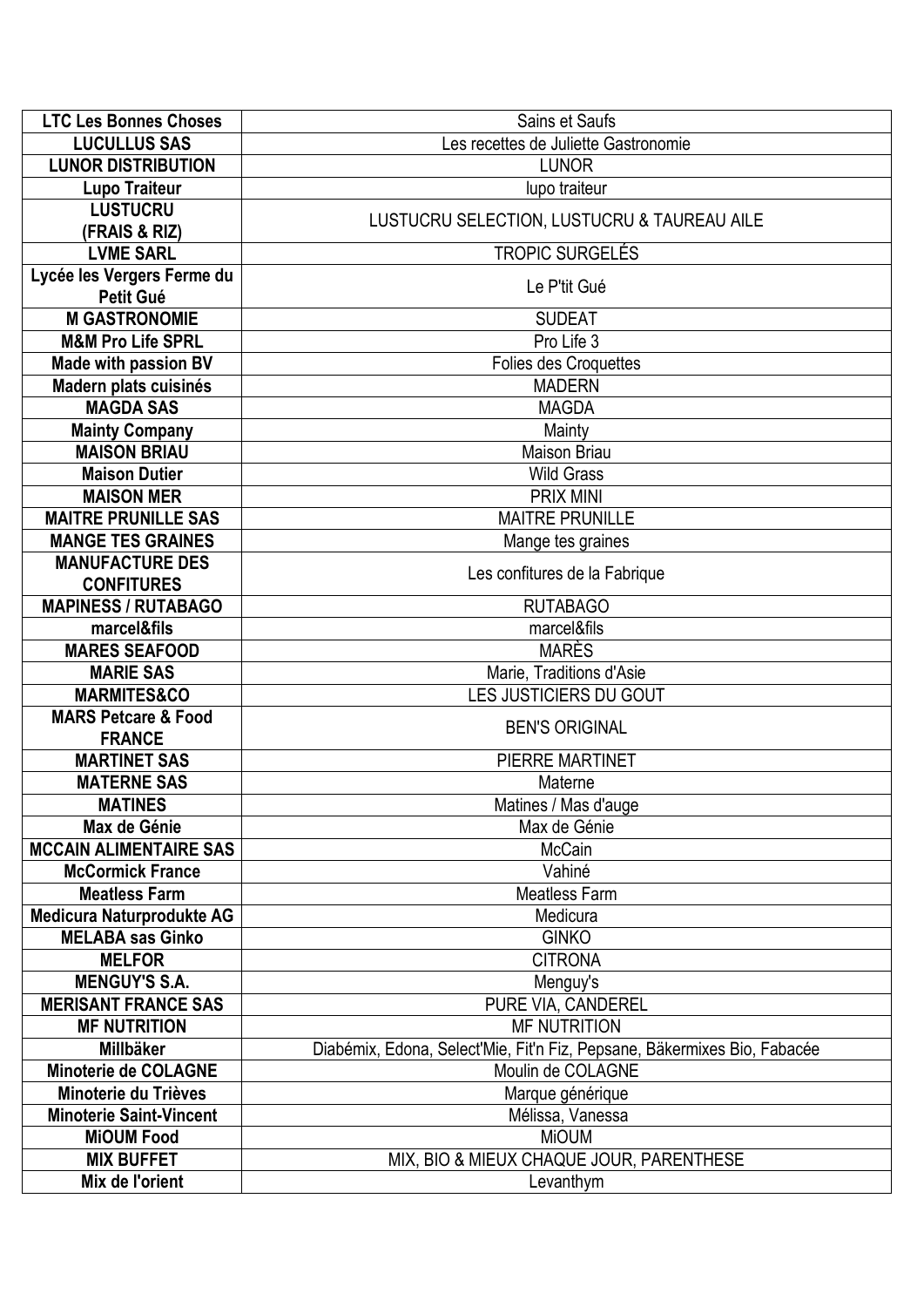| <b>MK FACTORY-BAGEL BIO</b>                | <b>MK FACTORY</b>                                                                             |
|--------------------------------------------|-----------------------------------------------------------------------------------------------|
| et EQUITABLE                               |                                                                                               |
| <b>Mojo Food SAS</b>                       | Mojo Food                                                                                     |
| <b>Mondial Fruits Secs</b>                 | Holyfruits                                                                                    |
| <b>MONT BLANC</b>                          | Mont Blanc, Récré O'lé, Gloria                                                                |
| <b>MOULIN DE LA TRAPPE</b>                 | ABBAYE DE SEPT-FONS                                                                           |
| <b>Moulins Soufflet</b>                    | Farines du Terroir                                                                            |
| <b>MTC VITALITY</b>                        | <b>VITALITY JUS</b>                                                                           |
| Müsli-Testmarke                            | Herstellermarker                                                                              |
| <b>MUTTI FRANCE SAS</b>                    | Mutti                                                                                         |
| <b>MUUZ EXCELLENCE</b>                     | <b>LEBENSHAKE</b>                                                                             |
| <b>MY BREAD</b>                            | <b>MY BREAD</b>                                                                               |
| <b>MY ENERGY BALL</b>                      | My Energy Ball                                                                                |
| <b>MY SPIRULINA COMPANY</b>                | MY SPIRULINA COMPANY                                                                          |
| <b>NARDOBEL SAS</b>                        | Gerblé, Gerlinéa, Cereal, Frima, SOY                                                          |
| <b>NatuO SAS</b>                           | Algane                                                                                        |
| <b>NATURAE FRANCE</b>                      | NATURAE, VEGETAE, PURE NATURE                                                                 |
| <b>Natural Food Innovation</b>             | Sublim Smoothie<br><b>NAUTILUS FOOD</b>                                                       |
| <b>NAUTILUS FOOD SA</b>                    |                                                                                               |
| <b>NEO-FLOUR</b><br><b>NEOGOURMETS</b>     | Neo-Flour<br>UN ZEBRE EN CUISINE                                                              |
|                                            |                                                                                               |
| Néograine<br>Neri Industria Alimentare     | Néograine                                                                                     |
| Spa                                        | neri                                                                                          |
| Nestle waters marketing &                  |                                                                                               |
| distribution                               | Contrex, Vittel, S.PELLEGRINO, SANPELLEGRINO, Aqua Panna, SanBitter                           |
|                                            | BUITONI, Cheerios, Chocapic, Chokella, Cini Minis, Clusters, Cookie Crisp, Crunch, Fitness,   |
|                                            | Galak, Garden Gourmet, Fitness, Go Free, Golden Grahms, Kit Kat, Les recettes de l'altelier,  |
| <b>Nestle</b>                              | Lion, MAGGI, Meunier, MEZEAST, MOUSLINE, NAT, Nescafé, Nescafé Dolce Gusto,                   |
| <b>Cereal Partners</b>                     | Nesquik (céréales), Nesquik (Poudre cacaotée), Nestlé Aide à Pâtisser, Nestlé dessert, Nestlé |
|                                            | Lait concentré sucré, Nuts, Ricoré, Rolo, Smarties, Thomy, Tonimalt, Wunda                    |
| <b>Neukircher Zwieback GmbH</b>            | Dr. Heinemann                                                                                 |
| <b>NEWREST FRANCE LE</b><br><b>BOURGET</b> | <b>Michel Sarran</b>                                                                          |
| <b>Nice Corporation LTD</b>                | Yummy                                                                                         |
| <b>NL International France</b>             | <b>BEAUTYSANE</b>                                                                             |
| <b>No Blabla Foods</b>                     | ÜMY                                                                                           |
| <b>NOAO SA</b>                             | Alimentation Intelligente                                                                     |
| <b>NOEL Alimentaria, S.A.U.</b>            | <b>NOEL</b>                                                                                   |
| <b>NoFilter</b>                            | <b>NoFilter</b>                                                                               |
| <b>Nokoss</b>                              | <b>Nokoss</b>                                                                                 |
| <b>NOMEN'K</b>                             | <b>NOMANK</b>                                                                                 |
| <b>NORMA</b>                               |                                                                                               |
|                                            |                                                                                               |
| Lebensmittelfilialbetrieb                  | Umsatzsteuer-IdNr.                                                                            |
| Stiftung & Co. KG                          |                                                                                               |
| normande avicole                           | Volaille des Clos                                                                             |
| <b>Nossa</b>                               | Nossa                                                                                         |
| <b>NOSSA FRUITS</b>                        | NOSSA !, TERRACAI                                                                             |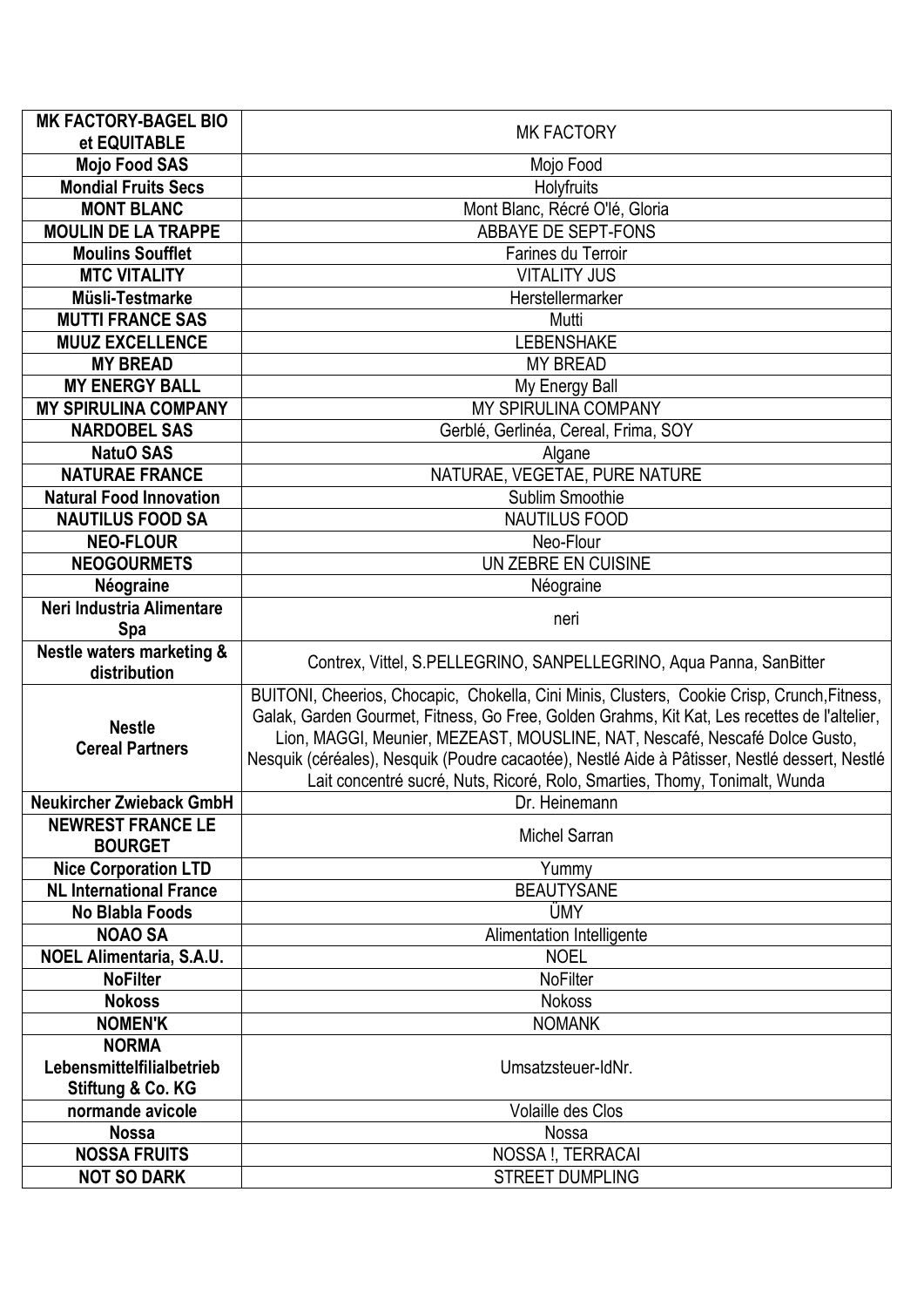| <b>Nueva Pescanova France</b>                | Pescanova                                                              |
|----------------------------------------------|------------------------------------------------------------------------|
| <b>NÜMORNING</b>                             | <b>NÜMORNING</b>                                                       |
| <b>Nutri Nation</b>                          | <b>Nutri Nation</b>                                                    |
| <b>Nutrianne</b>                             | Croquelicot                                                            |
| <b>NutriBoom LLC</b>                         | <b>NutriBoom</b>                                                       |
| <b>Nutrifood SAS</b>                         | Nutrisaveurs                                                           |
| <b>NUTRIMAINE</b>                            | <b>BANANIA, BENCO</b>                                                  |
| <b>NUTRINATSAS</b>                           | <b>Nutrinat</b>                                                        |
| <b>Nüttree SARL</b>                          | Nüttree                                                                |
| <b>Nxtfood</b>                               | Accro                                                                  |
| Ô KOH                                        | <b>Nelisa</b>                                                          |
| <b>OCNT</b>                                  | ATELIER OLIVIER COLOMBE                                                |
| <b>ODNV</b>                                  | L'OEUF DE NOS VILLAGES                                                 |
| <b>OKEDJENOU</b>                             | OKEDJENOU                                                              |
| <b>OLVAC</b>                                 | <b>OLVAC</b>                                                           |
| <b>Onami Foods</b>                           | Onami Foods                                                            |
| <b>ONOFF SPICES</b>                          | <b>ONOFF SPICES</b>                                                    |
| <b>OPPAN MAREE</b>                           | <b>OPPAN MAREE</b>                                                     |
| <b>Oppo Brothers Ltd</b>                     | Oppo                                                                   |
| <b>Organic Alliance</b>                      | Pronatura, BIODAY, A Table !                                           |
| <b>ORGANIC</b>                               |                                                                        |
| <b>MEDITERRANEAN FOOD,</b>                   | Organic Mediterranean                                                  |
| <b>SL</b>                                    |                                                                        |
| <b>Organic Workout</b>                       | Organic Workout Sportnahrung UG                                        |
| <b>Sportnahrung UG</b>                       |                                                                        |
| <b>ORLAIT SAS</b>                            | J'aime le Lait d'ici                                                   |
| oumou kante                                  | mah sauce                                                              |
| <b>OVALIS</b>                                | LUSTUCRU (œufs), TOUT FRAIS, TOUT FRANCAIS!, LA NOUVELLE AGRICULTURE   |
| <b>OVOMA SAS</b>                             | Maore Majoiy                                                           |
| <b>PACIFIC WEST FOODS</b>                    | <b>PACIFIC WEST</b>                                                    |
| <b>FRANCE SAS</b>                            |                                                                        |
| <b>Pains et Tradition</b>                    | Pains et Tradition                                                     |
| <b>PALIMEX</b>                               | <b>MEYVA</b>                                                           |
| <b>PANGNIU FOOD FRANCE</b>                   | <b>PANGNIU</b>                                                         |
| <b>PANZANI</b>                               | <b>PANZANI</b>                                                         |
| Pastificio Rana spa<br><b>PATES FRAICHES</b> | <b>GIOVANNI RANA</b>                                                   |
| <b>PROVENCE COTE D' AZUR</b>                 | Olareva                                                                |
| <b>PATRICK MANCA</b>                         | PLAISIR DU SUD                                                         |
| <b>PEB</b>                                   | <b>COQUY</b>                                                           |
| PEDON S.P.A.                                 | <b>PEDON</b>                                                           |
| PepsiCo                                      | Alvalle, Lay's, Off The Eaten Path, Benenuts, Cheetos, Quaker, Dorito, |
| Pescafacil, s.l                              | Pescafacil                                                             |
| <b>Petaca Chico S.L</b>                      | PulpoSur                                                               |
| Petit Côté                                   | Petit Côté                                                             |
| <b>PETIT PIERRE</b>                          | Marque générique                                                       |
| <b>Peuchot Frères</b>                        | <b>SUPR NATURL</b>                                                     |
| <b>PHARMATEAM</b>                            | <b>SERENE</b>                                                          |
| <b>PHOCEA</b>                                | <b>I LOVE ME</b>                                                       |
|                                              |                                                                        |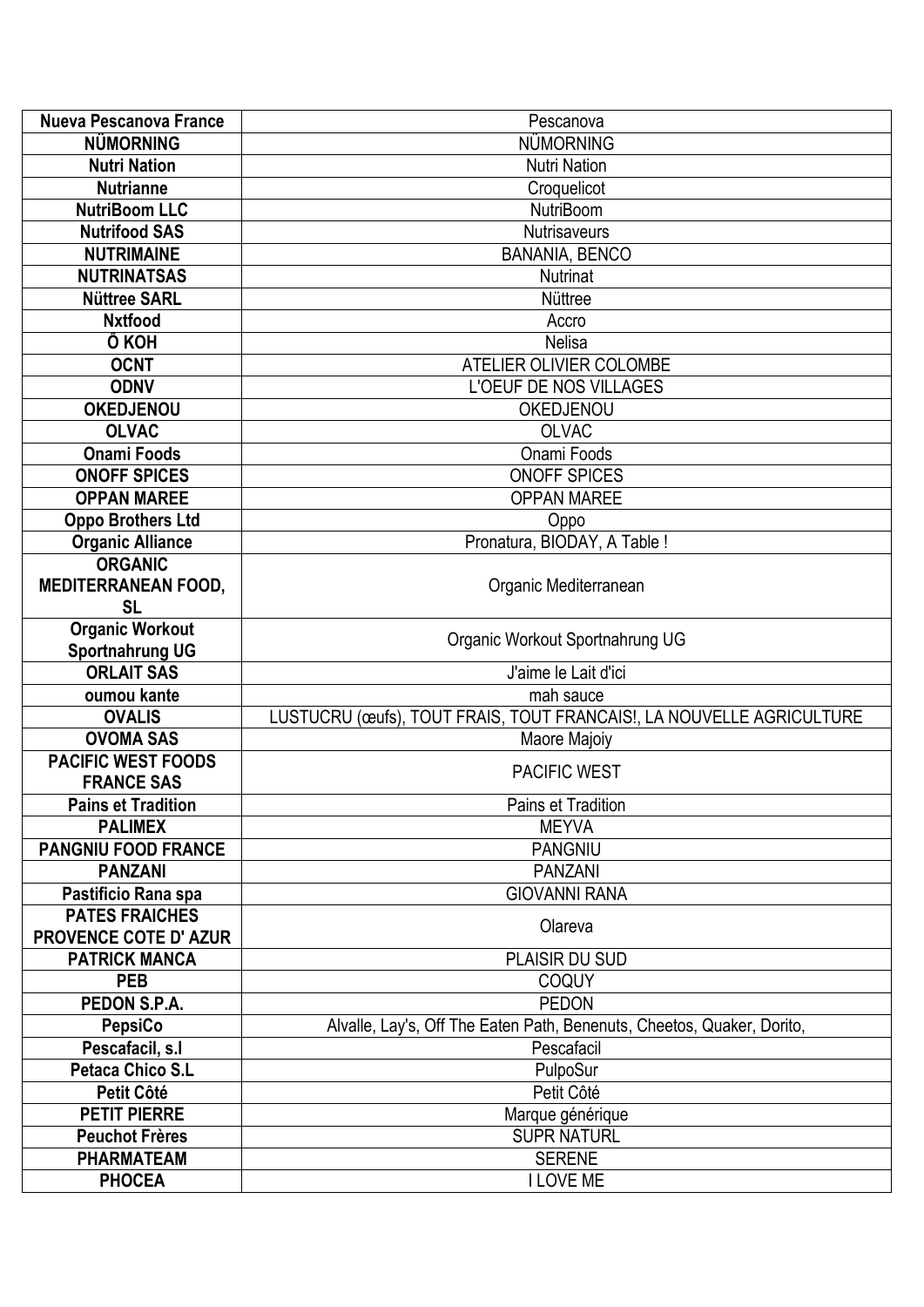| <b>PHYT MCE</b>                             | PHYT MCE                                          |
|---------------------------------------------|---------------------------------------------------|
| <b>PHYTE</b>                                | <b>PHYTE</b>                                      |
| <b>Picadeli France SAS</b>                  | Picadeli                                          |
| <b>PICARD SURGELES SAS</b>                  | <b>PICARD</b>                                     |
| <b>PICKY SPRING</b>                         | <b>Picky Spring</b>                               |
| <b>Picorette et Compagnie</b>               | Picorette et Compagnie                            |
| <b>PIETERCIL INTERCO</b>                    | Weetabix Weetos, Weetabix, Sicilia                |
| <b>Pittman Seafoods</b>                     | <b>Pittman Seafoods</b>                           |
| <b>Pixel Robotics</b>                       | <b>Eclats Nature</b>                              |
| <b>Pizza Fraiche</b>                        | <b>DON BASTINEO</b>                               |
| <b>Plant</b>                                | Plant                                             |
| <b>PLANT B GmbH</b>                         | <b>PLANT B</b>                                    |
| <b>Planted Foods GmbH</b>                   | Planted                                           |
| <b>Plukon Maasmechelen NV</b>               |                                                   |
| <b>POM'ALLIANCE</b>                         | Doréoc                                            |
| <b>Pomper David</b>                         | MyFitCook                                         |
| <b>PONTHIER SAS</b>                         | <b>PONTHIER</b>                                   |
| <b>POPOTE ET COMPAGNIE</b>                  | LA POPOTE COMPAGNIE                               |
| <b>Poptails Dreams LTD</b>                  | Poptails by LAPP                                  |
| Potidou sarl                                | Délis'Santé                                       |
| <b>Poulehouse</b>                           | Poulehouse                                        |
| <b>PRODISAL SAS</b>                         | Délices d'Orient, Merveilles d'Asie               |
| PRODUCTEUR NEGOCIANT                        | <b>CANAVERE</b>                                   |
| PRODUCTOS TREVIJANO                         |                                                   |
| S.L.                                        | <b>TREVIJANO</b>                                  |
| Progress sas                                | annedelona                                        |
| <b>Projet Etudiant</b>                      | Gob'Drink                                         |
| Promis Juré                                 | Promis Juré                                       |
| <b>Protech Europe</b>                       | Protech                                           |
| <b>PROTECT LIVES AND</b>                    | Des douceurs pour tous                            |
| <b>PLANET</b>                               |                                                   |
| <b>PRUNE</b>                                | Prune                                             |
| <b>Prunidor SAS</b>                         | Prunidor                                          |
| <b>P'tit Navet</b>                          | Les Recettes de Li                                |
| <b>PUFFY'S SAS</b>                          | <b>PUFFY'S</b>                                    |
| <b>Quality Gourmet Concepts</b>             | Fundo                                             |
| <b>NV/SA</b>                                |                                                   |
| <b>QUITOQUE</b>                             | Quitoque                                          |
| <b>RAYNAL ET ROQUELAURE</b>                 | Zapetti                                           |
| <b>RCT FOOD</b>                             | Yency                                             |
| <b>REGALETTE SAS</b>                        | <b>TREGALETTE</b>                                 |
| <b>REGALS DU TOUQUET</b>                    | <b>PERARD</b>                                     |
| <b>REGIME DUKAN</b>                         | Régime Dukan                                      |
| <b>Reitzel Briand</b>                       | Jardin d'Orante                                   |
| <b>REKILIB</b>                              | <b>REKILIB</b>                                    |
| <b>REUNION PELAGIQUE</b><br><b>TRAITEUR</b> | LE PECHEUR CREOLE                                 |
| <b>ROCHEFONTAINE</b>                        | ROCHEFONTAINE, ROCHEFONTAINE COMTE DE LA CHARNAYE |
| <b>Room Saveurs</b>                         | Petite Brigade, PAR ICI CUISINE                   |
|                                             |                                                   |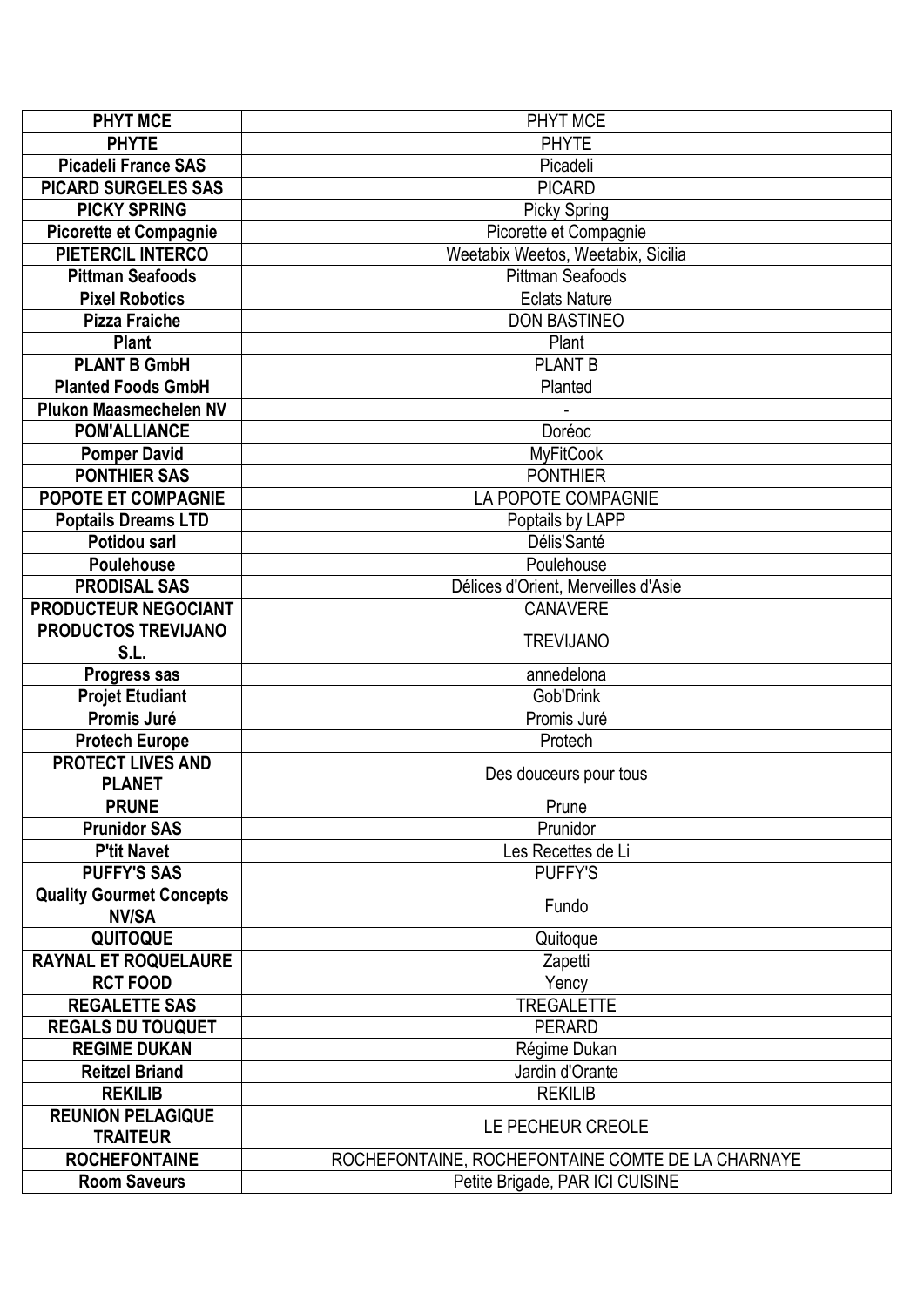| <b>Royal Bourbon Industries</b>    | Royal Bourbon                      |
|------------------------------------|------------------------------------|
| <b>S.A.S NEGONOR</b>               | <b>VITALIS</b>                     |
| <b>SABAROT WASSNER</b>             | <b>SABAROT</b>                     |
| <b>SAG Invest</b>                  | <b>Hydrop Nebulous</b>             |
| sagame sas                         | sagame                             |
| <b>Sage Parents</b>                | Sage Snacks                        |
| <b>Sainple</b>                     | Sainpleat                          |
| <b>SAINT MAMET</b>                 | <b>SAINT MAMET</b>                 |
| <b>SAINTE LUCIE</b>                | <b>SAINTE LUCIE</b>                |
| <b>SALAISONS DU MONT</b>           | Salaisonniers du Pilat             |
| <b>PILAT</b>                       |                                    |
| <b>Santa Resto SAS</b>             | A Table                            |
| <b>SARL</b>                        | <b>LMEA</b>                        |
| <b>SARL BERNADET</b>               | <b>BERNADET</b>                    |
| <b>SARL chocolot</b>               | Choc ô lot                         |
| <b>SARL COCKTAILS</b>              | cocktails d'Hadrien                |
| <b>D'HADRIEN</b>                   |                                    |
| <b>SARL COTOLOT</b>                | <b>MAISON COTOLOT</b>              |
| <b>SARL E. FOURNIER &amp; FILS</b> | <b>FOURNIERFILS</b>                |
| <b>SARL FRAICHE PIZZ</b>           | Fraiche pizz                       |
| <b>SARI GALZIN</b>                 | <b>GALZIN</b>                      |
| <b>SARL GFM -</b>                  |                                    |
| <b>MEDITERRANEE</b>                | <b>CIRO</b>                        |
| <b>DISTRIBUTION</b>                |                                    |
| <b>SARL H'oat Naturel</b>          | <b>H'OAT NATUREL</b>               |
| <b>SARL JEAN CARTON</b>            | <b>FLANDR'OEUFS</b>                |
| <b>SARL LA COUPIGAISE</b>          | la coupiagaise                     |
| <b>SARL La Table de Guillaume</b>  | La Table de Guillaume              |
| <b>SARL La Venitienne</b>          | <b>PATAPAT</b>                     |
| <b>SARL LA VIE SAINE</b>           | <b>LA VIE SAINE</b>                |
| <b>SARL LALINE SAVEURS</b>         | Vanille LAVANY                     |
| <b>SARL LESCIEUX</b>               | LA RETOURNE                        |
| <b>SARL Lorrain'oeuf</b>           | Lorrain'œuf, Le Nid Lorrain        |
| <b>SARL MYTILEA</b>                | <b>MYTILEA</b>                     |
| <b>SARL NICO</b>                   | La Pizza de Nico                   |
| <b>Sarl Panadis</b>                | <b>Rietmann France</b>             |
| <b>SARL PARTHIOT ET FILS</b>       | Jolie Campagne                     |
| <b>SARL PASTA &amp; AROMI</b>      | SAVEURS DES ALPES                  |
| <b>SARL Roucadil</b>               | Roucadil, Bio Source               |
| <b>SARL SAMADHI</b>                | Shine                              |
| <b>SARL SAVARY</b>                 | POM'LORETTE                        |
| <b>SARL THAAS CHIPS</b>            | THAAS CHIPS C'EST TA CHIPS         |
| <b>SARL VALOEUF</b>                | L'Oeuf Riestahl                    |
| <b>SAS AGRODOUBS</b>               | LAIT DE PAYS FRANC COMTOIS         |
| <b>SAS ALPINA SAVOIE</b>           | <b>ALPINA SAVOIE</b>               |
| <b>SAS angelini</b>                | Seafood market                     |
| <b>SAS ANGSTHELM &amp; Fils</b>    | Alsas' Choucroute Angsthelm & Fils |
| <b>SAS AQUALIS SEAFOOD</b>         | <b>GOLFO NUEO</b>                  |
| <b>SAS AVIBRESSE</b>               | <b>AVIBRESSE</b>                   |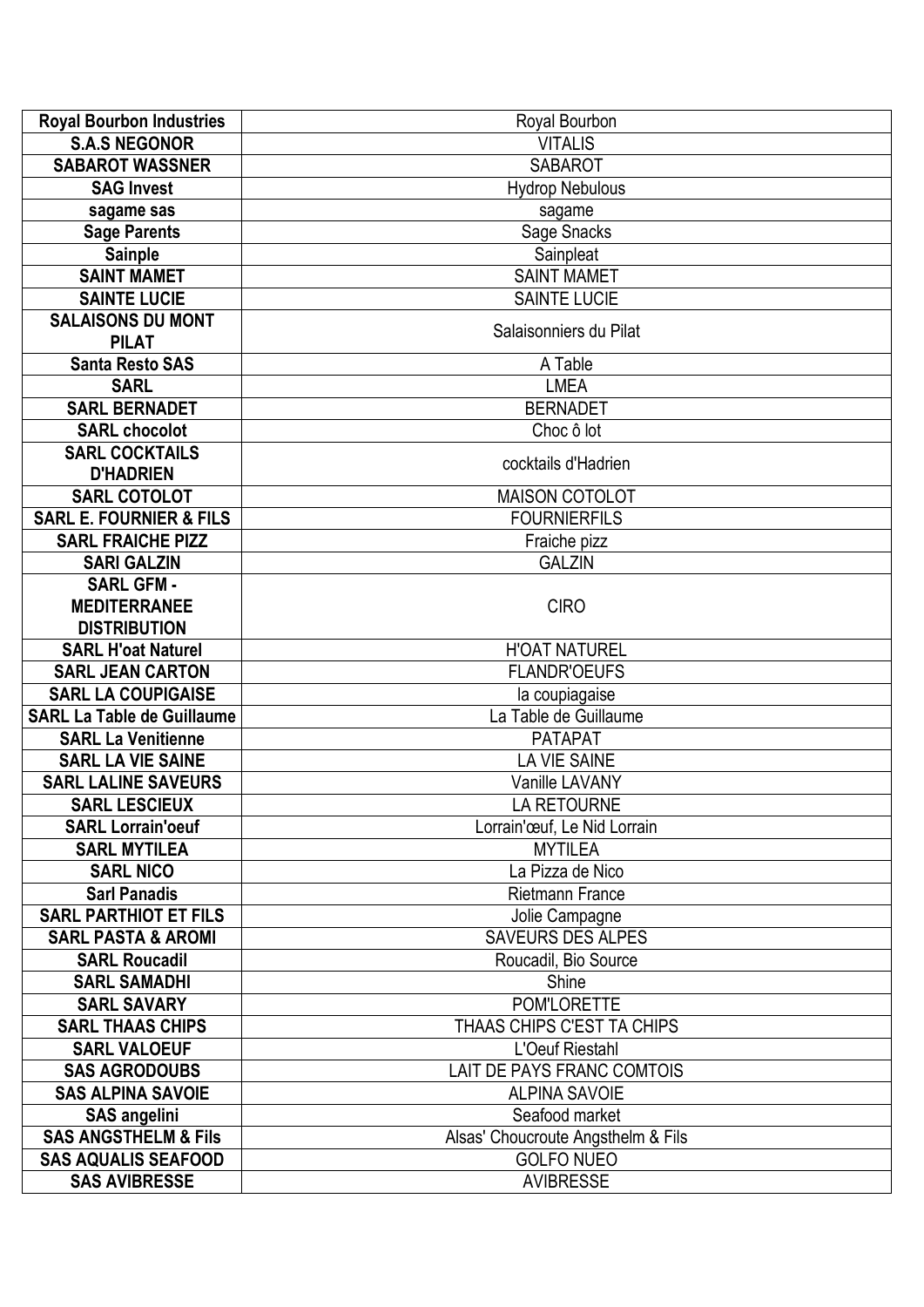| <b>SAS BABY COQUE</b>             | Baby Coque - Les bons oeufs du Terroir       |
|-----------------------------------|----------------------------------------------|
| <b>SAS BETCO</b>                  | <b>HERIZTAGE</b>                             |
| <b>SAS Biscuiterie HUSSON</b>     | <b>Biscuiterie Husson</b>                    |
| <b>SAS Bodin et Fils</b>          | Nature de France                             |
| <b>SAS BONNARD FOOD</b>           | <b>Bonnard Food</b>                          |
| <b>SAS CHAMPILAND</b>             | CHAMPILAND, Compagnie du Mont Lozére         |
| <b>SAS CHRISTOPHERSTREET</b>      | <b>PAIN POPPE</b>                            |
| <b>SAS DE NOUS A VOUS</b>         | En Direct des Eleveurs                       |
| <b>SAS FERME DE COQUEREL</b>      | La chips française                           |
| <b>SAS FIFAM</b>                  | C'mon traiteur                               |
| <b>SAS FRENCH DESSERTS</b>        | <b>FRENCH DESSERTS</b>                       |
| <b>SAS GRAIN D'OR GEL</b>         |                                              |
| <b>GRAIN D'OR FRAIS</b>           | Grain d'Or Gel                               |
| <b>SAS GUASCH ET FILS</b>         | Guasch                                       |
| <b>SAS HELLOSNOOZE</b>            | <b>SNOOZE</b>                                |
| <b>SAS Intelligence Culinaire</b> | Résurrection                                 |
| <b>SAS LAITERIE DE SAINT-</b>     | Le lait du coeur                             |
| <b>DENIS DE L'HOTEL</b>           |                                              |
| <b>SAS LANDREAU</b>               | Landreau                                     |
| <b>SAS Le fournil Biterrois</b>   | Atelier sélection                            |
| <b>SAS LE MOULIN D'ARCHE</b>      | Le moulin d'arche                            |
| <b>SAS LE PETIT</b>               | LE PETIT CAMARGUAIS                          |
| <b>CAMARGUAIS</b>                 |                                              |
| <b>SAS LES FRÈRES POPOTE</b>      | LES FRÈRES POPOTE                            |
| <b>SAS MAISON MONTAL</b>          | <b>GrainPOP</b>                              |
| <b>SAS MAMIE DOUCE</b>            | <b>NJEM</b>                                  |
| <b>SAS PROGRE</b>                 | Recette d'Amelie, Cassagnoles, Les Garibotes |
| <b>SAS QUALIBIO</b>               | <b>FLORMED</b>                               |
| <b>SAS SWEET GREENS</b>           | <b>SWEET GREENS</b>                          |
| <b>SAS SYMPATHIQUE!</b>           | <b>SYMPATIC</b>                              |
| <b>SAS TRESCARTE</b>              | Le Bon Semeur, La Ponote                     |
| <b>SAS UN AIR D'ICI</b>           | JusteBio                                     |
| <b>SAS VAL D'EURRE</b>            | VAL D'OR - LES OEUFS DE CHEZ NOUS            |
| <b>SAS ZERO FRANCE</b>            | ZERO UN MOMENT DELICIEUX                     |
| <b>SASU</b>                       | TRUE The Argan Company? ADN BIO              |
| <b>SASU DEÏ</b>                   | <b>TODEI</b>                                 |
| <b>SASU LE MARIN VENDEEN</b>      | Le Marin Vendéen                             |
| <b>SASU L'OUSTAU DE</b>           | L'OUSTAU DE CAMILLE                          |
| <b>CAMILLE</b>                    |                                              |
| <b>Saturo Foods GmbH</b>          | Saturo                                       |
| <b>SAUVAGE SAS</b>                | <b>SAUVAGE</b>                               |
| <b>Saveurs des Gones</b>          | Saveurs des Gones                            |
| <b>SAVEURS SANS</b>               | LES MUSTS BIEN ETRE                          |
| <b>SAVOIE YAOURT</b>              | PETITS LUTINS                                |
| <b>SCA LE GOUESSANT</b>           | <b>TERRES DE BREIZH</b>                      |
| <b>SCEA ARBIODYN</b>              | PomàZou                                      |
| <b>SCEA DES PAYSANS</b>           | ECAUX-LOGIQUE                                |
| <b>SCEA Elevage des Peupliers</b> | FERME DU BEFFROI                             |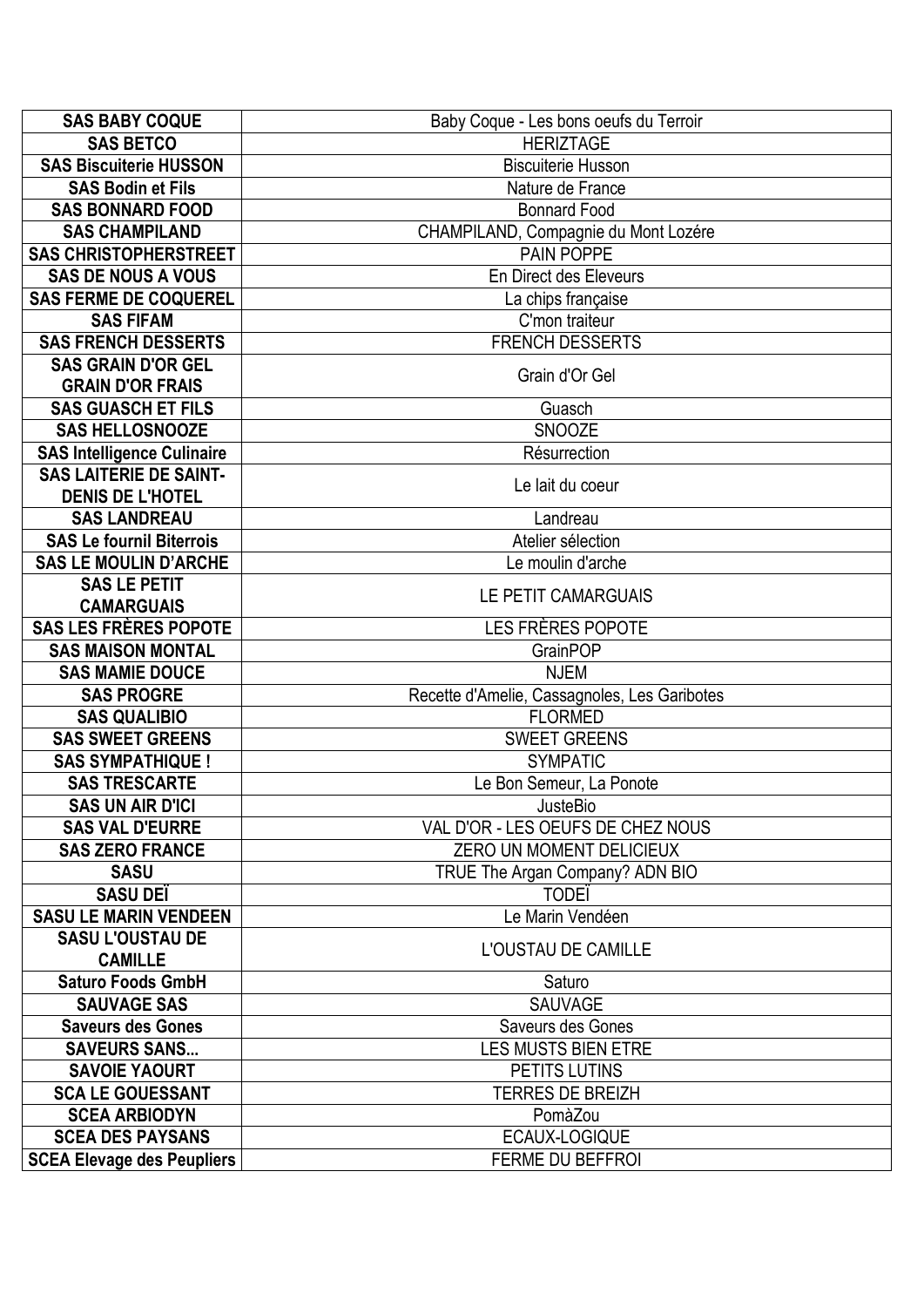| <b>SCEA LA BELLE DE</b>                             | LA BELLE DE BEAUVAL                        |
|-----------------------------------------------------|--------------------------------------------|
| <b>BEAUVAL</b>                                      |                                            |
| <b>SCEA LEMAIRE DUPUY</b>                           | Ferm Fabrik                                |
| <b>SCEA PIGEONNAUX</b><br><b>POITOU</b>             | Pigeonneau du poitou                       |
| <b>Schiever Distribution</b>                        | bi1                                        |
| <b>SCHMIDHAUSER SAS</b>                             | <b>SCHMIDHAUSER</b>                        |
| <b>SCHNEIDER SAS</b>                                | <b>TRAITEUR SCHNEIDER</b>                  |
| <b>SCOT LA CIGOGNE</b>                              | <b>SCOT LA CIGOGNE</b>                     |
| <b>SDJ</b>                                          | La Brouette                                |
| <b>SDSG</b>                                         | Bu Bouillons à boire et plus, BU BOUILLONS |
| <b>Seamore BV</b>                                   | Seamore                                    |
| <b>Seedie</b>                                       | Seedie                                     |
| Seniatna International                              | S Seniatna                                 |
| <b>Serenest</b>                                     | Serenest                                   |
| <b>Seyfullah Ural</b>                               | Dr.Akyol                                   |
| <b>Sham Food</b>                                    | Alshahia                                   |
| <b>SI SAIN</b>                                      | <b>SI SAIN</b>                             |
| <b>Sialabs</b>                                      | Laouz                                      |
| <b>SILL</b>                                         | La Potagère                                |
| <b>SIRACUSE FRANCE</b>                              | <b>SIRACUSE</b>                            |
| <b>SKIN PACKOCEAN</b>                               | Océfrais                                   |
| <b>SNACKING SERVICES</b>                            | <b>DAUNAT</b>                              |
| <b>SNC KRISS-LAURE</b>                              | <b>KRISS-LAURE</b>                         |
| SO FAST SO GOOD                                     | <b>LABELVIE</b>                            |
| <b>SO SHAPE</b>                                     | So Shape                                   |
| socca jojo                                          | poischips                                  |
| Société Bretonne de Volaille                        | POULE ET TOQUE                             |
| Société Calédonienne                                | <b>SCEB, Baker House</b>                   |
| d'Exploitation Boulangère                           |                                            |
| <b>SOCIETE DES EAUX DU</b>                          | Les Eaux St Georges                        |
| <b>COL SAINT GEORGES</b>                            |                                            |
| Société GINEYS SAS                                  | Gineys                                     |
| <b>SOCIETE MAXIME</b><br><b>TIMMERMAN &amp; CIE</b> | <b>TIMO</b>                                |
| <b>SOCIETE NOUVELLE</b>                             |                                            |
| <b>TERR'LOIRE</b>                                   | Terr'Loire; Betty Loire                    |
| Société par actions Pea &                           |                                            |
| Co                                                  | Pea & Co                                   |
| Société Vosgienne de                                |                                            |
| <b>Conserves</b>                                    | La Vosgienne                               |
| <b>SOCOPA VIANDES</b>                               | <b>SOCOPA</b>                              |
| <b>SODEBO</b>                                       | SODEBO, Atelier Saint Georges              |
| Sofrimar                                            | Sofrimar                                   |
| <b>SOL'AGRI</b>                                     | <b>CUIZTO</b>                              |
| <b>Solarec S.A</b>                                  | Solarec                                    |
| SOLE MIO S.A.S.                                     | <b>SOLE MIO</b>                            |
| <b>Sorelait</b>                                     | Danone                                     |
| SOUFFLET ALIMENTAIRE                                | Vivien Paille                              |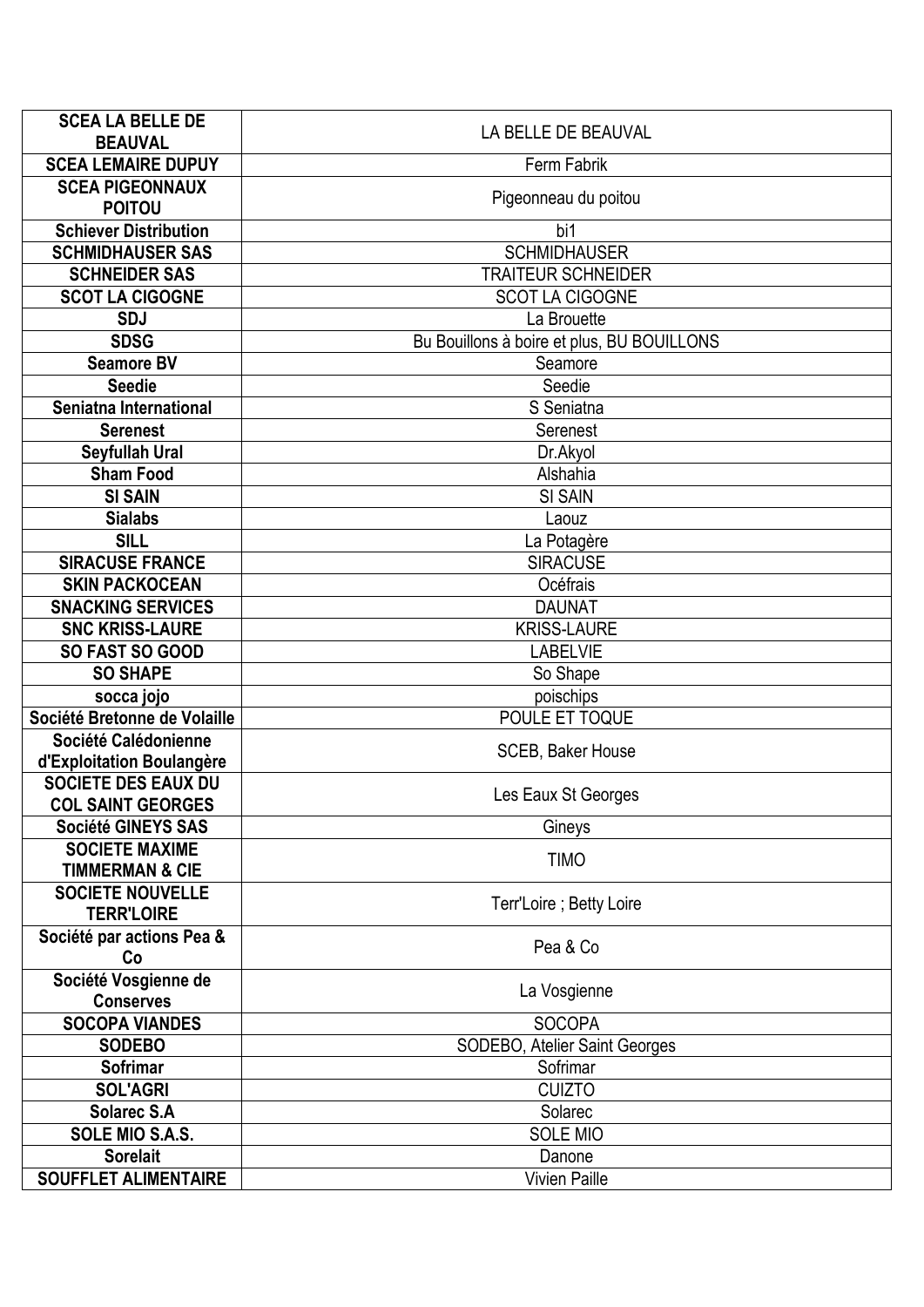| Soulié restauration                 | Soulié restauration                                                  |
|-------------------------------------|----------------------------------------------------------------------|
| Soup'ideale                         | Soupe & Terroir, Soupe & Santé                                       |
| <b>SOURCE NUTRITION</b>             | Vitaline                                                             |
| <b>SPECIALITES SUPPLEX SA</b>       | Biodyne                                                              |
| <b>SPM boulangerie Thierry</b>      | Boulangerie Thierry                                                  |
| <b>Spoons of Taste</b>              | Spoons of Taste                                                      |
| <b>St Michel Biscuits</b>           | St Michel Biscuits                                                   |
| Sté LEHOME D'YS                     | <b>MABILL'ALGUES</b>                                                 |
| <b>Ste YUMMY TWICE</b>              | La Belle Drêche                                                      |
| <b>STOEFFLER</b>                    | <b>STOEFFLER</b>                                                     |
| <b>Strusia Kraina &amp; Mobax</b>   |                                                                      |
| Dudka Motz Sp.J.                    | Strusia Kraina & MOBAX                                               |
| <b>Sud Mer</b>                      | <b>Barque Rouge</b>                                                  |
| <b>SUD'N'SOL AGEN</b>               | Vég à table, Ensoleil'ade                                            |
| <b>Super Nuva</b>                   | Owater                                                               |
| <b>SUPERPHYSIQUE</b>                | SUPERPHYSIQUE NUTRITION                                              |
| <b>SUSTN FOOD S.A.S.</b>            | <b>HOOPE</b>                                                         |
| <b>SYBA</b>                         | Sÿba                                                                 |
| <b>Symingtons</b>                   | <b>Naked Noodle</b>                                                  |
| <b>SYNDICAT DES VOLAILLES</b>       |                                                                      |
| <b>FERMIERES DE LOUE -</b>          | Oeufs de Loué (IGP)                                                  |
| <b>SYVOL QUALIMAINE</b>             |                                                                      |
| <b>TAMAGO FOOD</b>                  | <b>YUMGO</b>                                                         |
| <b>TAMBA</b>                        | tamba                                                                |
| TÉMA MATÉ SAS                       | TÉMA                                                                 |
| <b>TERRA CERES</b>                  | Happy Go                                                             |
| <b>The French Food Market</b>       | Les Agitateurs Gourmets                                              |
| The Healthy Ice Cream               |                                                                      |
| Company, Inc.                       | Enjoy Trill                                                          |
| The Maple Treat Copr.               | The Maple Treat Corp.                                                |
| <b>The Miracol Company</b>          | Coliflow                                                             |
| The Rainforest Company              |                                                                      |
| <b>Deutschland GmbH</b>             | The Rainforest Company                                               |
| <b>Theo Coertjens International</b> |                                                                      |
| <b>NV</b>                           | Theo                                                                 |
| <b>THIBOUT</b>                      | Trinacria                                                            |
| <b>Thomas Urschel</b>               | Donivital                                                            |
| <b>THOMINE TRAITEUR</b>             | <b>BOCO FABRIK</b>                                                   |
| <b>TINAFTO</b>                      | <b>TINAFTO</b>                                                       |
| <b>TIPIAK</b>                       |                                                                      |
| (EPICERIE, TRAITEUR                 |                                                                      |
| <b>PATISSIER, PLATS</b>             | <b>TIPIAK</b>                                                        |
| <b>CUISINES SURGELES)</b>           |                                                                      |
| <b>TipTop sas</b>                   | ScrunchiZ                                                            |
| <b>TL Food</b>                      | MeiWei, Southern Pride                                               |
| tlj nature                          | sève de bouleau bio, sève de bouleau bio avec jus de citron, biofood |
| <b>TOTTEMS</b>                      | <b>TOTTEMS Roots Co.</b>                                             |
| <b>TOUPARGEL</b>                    | Toupargel                                                            |
| <b>TRANSPARENE</b>                  | <b>MAISON HERMINE</b>                                                |